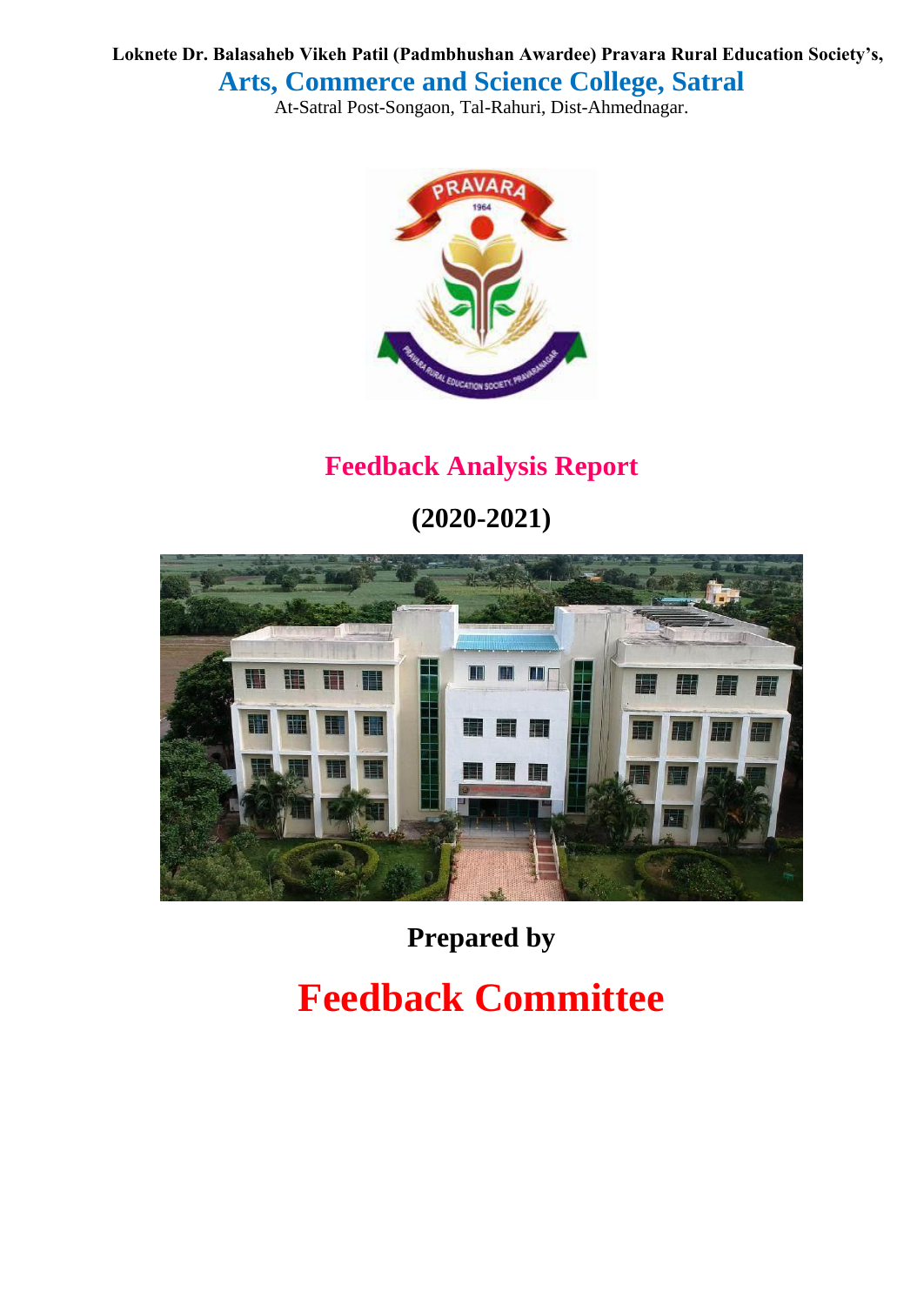

The students are the most important stakeholders of Higher Education systems. The interest and participation of students at all levels in both internal quality assurance and external quality assurance plays a central role. We have collected online feedback from our UG and PG students.

==============================================================================

#### **Student's feedback for Teachers**

The institute collects the feedback from students for teachers. The inputs from various students are analyzed and conveyed to the teacher by the respective heads of department. There is encouragement for positive feedback. The shortcomings are addressed enabling the teacher to work upon those areas for improvement.

#### **Student Feedback on Teacher Semester-I**

| Sr.No                   | <b>Questions</b>                                                                    | <b>Strongly</b><br><b>Agree</b> | <b>Agree</b> | <b>Disagree</b> | <b>Strongly</b><br><b>Disagree</b> |     | <b>Total</b> |
|-------------------------|-------------------------------------------------------------------------------------|---------------------------------|--------------|-----------------|------------------------------------|-----|--------------|
| $\mathbf{1}$            | The teacher<br>comes well<br>prepared for<br>the class                              | 475.0                           | 180.0        | 2.0             | 1.0                                | 0.0 | 658          |
|                         | Percentage %                                                                        | 72.2                            | 27.4         | 0.3             | 0.2                                | 0.0 | 100          |
| $\overline{2}$          | <b>Attendance</b><br>record of the<br>students is<br>maintained by<br>the teacher   | 439.0                           | 214.0        | 4.0             | 1.0                                | 0.0 | 658          |
|                         | Percentage %                                                                        | 66.7                            | 32.5         | 0.6             | 0.2                                | 0.0 | 100          |
| $\overline{\mathbf{3}}$ | The teacher's<br>attitude<br>towards the<br>students is<br>friendly $\&$<br>helpful | 422.0                           | 232.0        | 3.0             | 1.0                                | 0.0 | 658          |
|                         | Percentage %                                                                        | 64.1                            | 35.3         | 0.5             | 0.2                                | 0.0 | 100          |
| $\overline{\mathbf{4}}$ | The teacher<br>encourages the<br>students to<br>participate in                      | 378.0                           | 274.0        | 4.0             | 2.0                                | 0.0 | 658          |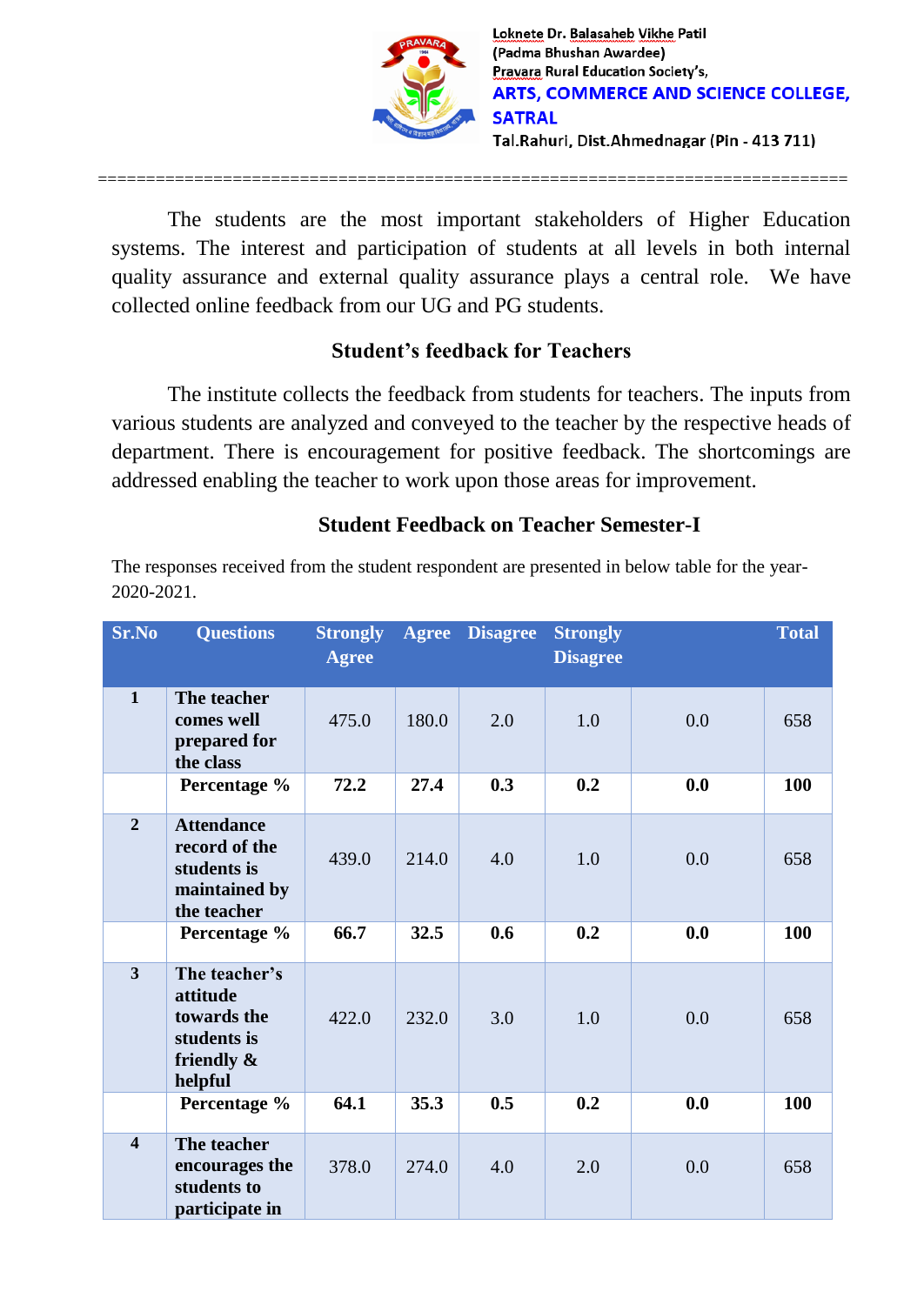|                | extra-<br>curricular, co-<br>curricular<br>activities and<br>research<br>projects                     |                  |                     |       |         |                       |              |
|----------------|-------------------------------------------------------------------------------------------------------|------------------|---------------------|-------|---------|-----------------------|--------------|
|                | Percentage %                                                                                          | 57.4             | 41.6                | 0.6   | 0.3     | 0.0                   | 100          |
| 5              | The teacher<br>guides the<br>students for<br>overall<br>personality<br>development of<br>the students | 382.0            | 270.0               | 5.0   | 1.0     | 0.0                   | 658          |
|                | Percentage %                                                                                          | 58.1             | 41.0                | 0.8   | 0.2     | 0.0                   | 100          |
| 6              | The teacher<br>encourages<br>participation<br>and discussion<br>in the class                          | 387.0            | 268.0               | 3.0   | 0.0     | 0.0                   | 658          |
|                | Percentage %                                                                                          | 58.8             | 40.7                | 0.5   | 0.0     | 0.0                   | <b>100</b>   |
| $\overline{7}$ | The teacher<br>informs the<br>students about<br>the learning<br>objectives and<br>course<br>outcomes  | 392.0            | 259.0               | 6.0   | 1.0     | 0.0                   | 658          |
|                | Percentage %                                                                                          | 59.6             | 39.4                | 0.9   | 0.2     | 0.0                   | 100          |
|                |                                                                                                       |                  |                     |       |         |                       |              |
| Sr.No          | <b>Questions</b>                                                                                      | <b>Excellent</b> | <b>Very</b><br>Good | Good  | Average | <b>Unsatisfactory</b> | <b>Total</b> |
| 8              | <b>Punctuality in</b><br>conducting<br>lectures and<br>practical's                                    | 385              | 181                 | 83    | 6       | 3                     | 658          |
|                | Percentage %                                                                                          | 58.51            | 27.51               | 12.61 | 0.91    | 0.46                  | <b>100</b>   |
| $\overline{9}$ | <b>Regularity in</b><br>conducting<br>lectures and<br>practical's                                     | 383              | 177                 | 73    | 22      | 3                     | 658          |
|                | Percentage %                                                                                          | 58.21            | 26.90               | 11.09 | 3.34    | 0.46                  | 100          |
| 10             | <b>Timely</b><br>completion of<br><b>Syllabus</b>                                                     | 386              | 152                 | 89    | 28      | $\overline{3}$        | 658          |
|                | Percentage %                                                                                          | 58.66            | 23.10               | 13.53 | 4.26    | 0.46                  | 100          |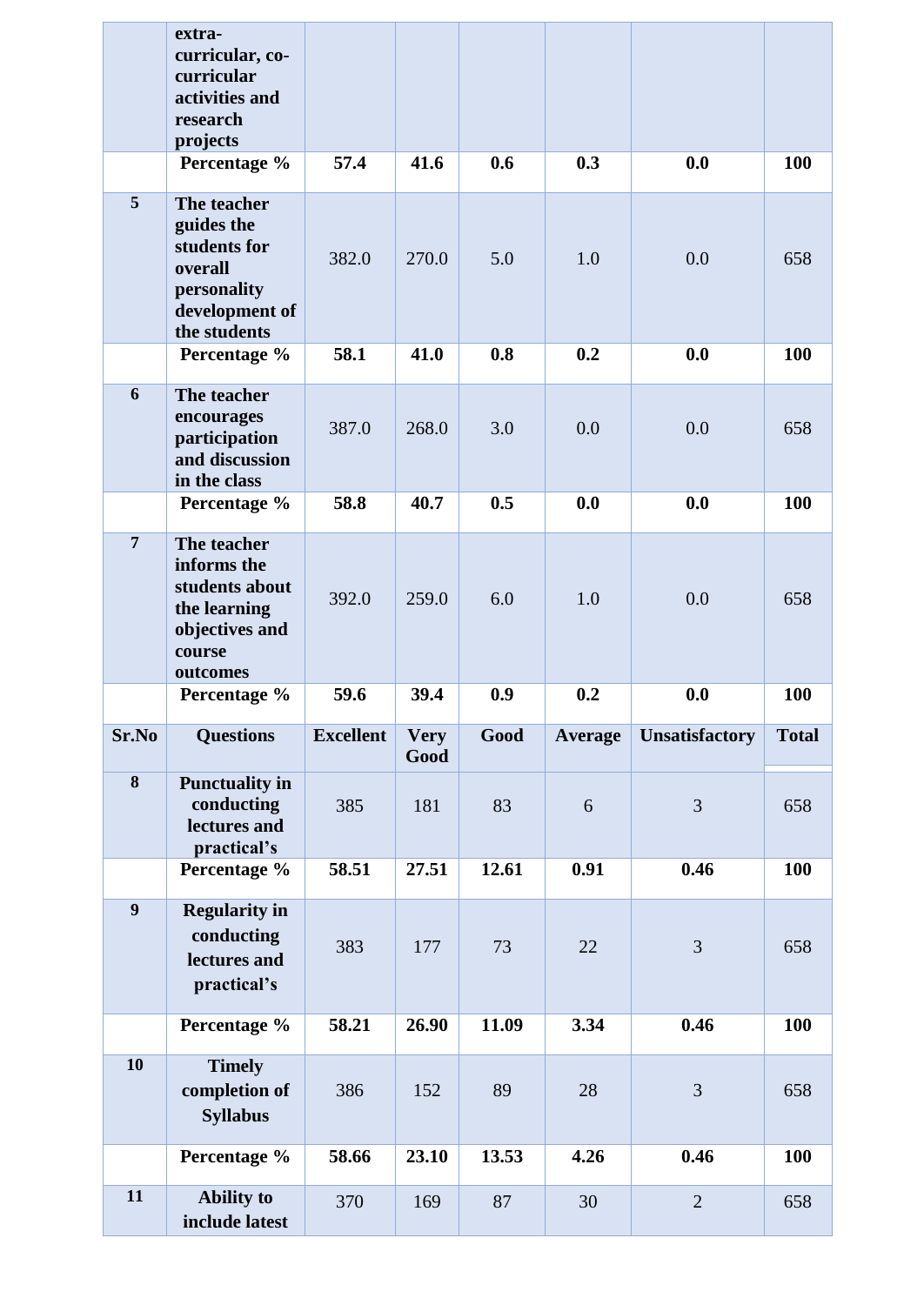|    | developments<br>in the subject<br>taught                          |       |       |       |      |                |            |
|----|-------------------------------------------------------------------|-------|-------|-------|------|----------------|------------|
|    | Percentage %                                                      | 56.23 | 25.68 | 13.22 | 4.56 | 0.30           | 100        |
| 12 | <b>Class Control</b><br>and eye<br>contact with<br>the students   | 355   | 188   | 83    | 30   | $\overline{2}$ | 658        |
|    | Percentage %                                                      | 53.95 | 28.57 | 12.61 | 4.56 | 0.30           | 100        |
| 13 | <b>Neatness in use</b><br>of black/white<br>board for<br>teaching | 367   | 174   | 89    | 26   | $\overline{2}$ | 658        |
|    | Percentage %                                                      | 55.78 | 26.44 | 13.53 | 3.95 | 0.30           | 100        |
| 14 | Use of ICT -<br>PPT, Video,<br>Audio etc.                         | 311   | 189   | 103   | 50   | 5              | 658        |
|    | Percentage %                                                      | 47.26 | 28.72 | 15.65 | 7.60 | 0.76           | 100        |
| 15 | <b>Overall Rating</b><br>of the teacher                           | 429   | 128   | 74    | 25   | $\overline{2}$ | 658        |
|    | Percentage %                                                      | 65.20 | 19.45 | 11.25 | 3.80 | 0.30           | <b>100</b> |
|    | <b>Average Total</b>                                              | 390.7 | 203.7 | 47.2  | 14.9 | 1.5            | 658.0      |
|    | Average<br>Percentage                                             | 59.4  | 31.0  | 7.2   | 2.3  | 0.2            | 100.0      |

The above student feedback on teacher analysis clearly indicates on and average; 59.4% students are Strongly agree/ Excellent, 31% are agree/Very Good, 7.2% are Disagree/Good, 2.3% are Strongly Disagree/ Average and 0.2% are Unsatisfactory.



**I/C PRINCIPAL** Art, Commerce & Science College Satral, Tal. Rahuri, Dist. Ahmednagar.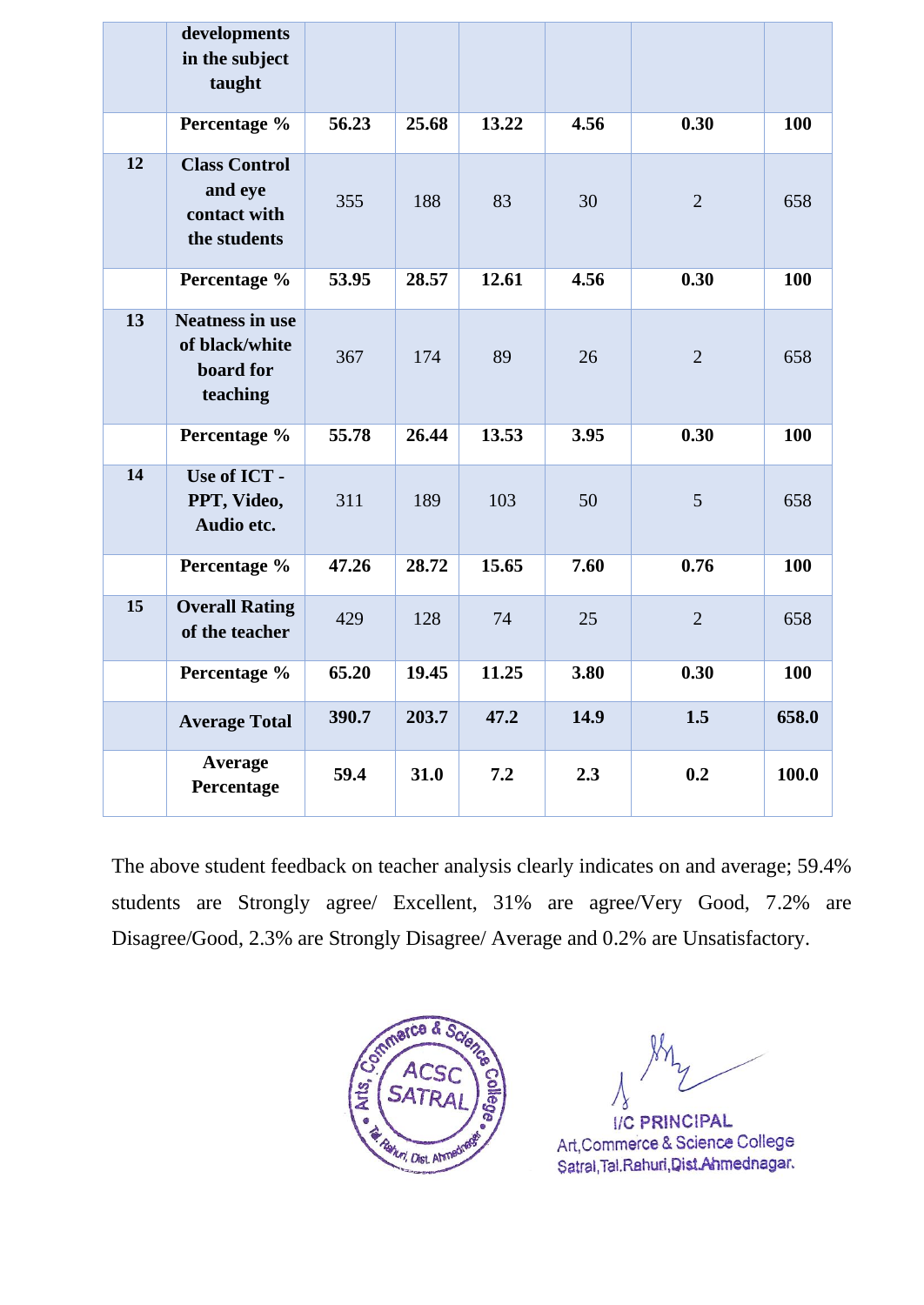## **Student Feedback on Teacher Semester-II**

| Sr.No                   | <b>Questions</b>                                                                                                                                    | <b>Strongly</b> | <b>Agree</b> | <b>Disagree</b> | <b>Strongly</b> |                  | <b>Total</b> |
|-------------------------|-----------------------------------------------------------------------------------------------------------------------------------------------------|-----------------|--------------|-----------------|-----------------|------------------|--------------|
|                         |                                                                                                                                                     | <b>Agree</b>    |              |                 | <b>Disagree</b> |                  |              |
| $\mathbf{1}$            | The teacher<br>comes well<br>prepared for<br>the class                                                                                              | 515             | 180          | 8               | $\mathbf{1}$    | $\overline{0}$   | 704          |
|                         | Percentage %                                                                                                                                        | 73.15           | 25.57        | 1.14            | 0.14            | $\boldsymbol{0}$ | <b>100</b>   |
| $\overline{2}$          | <b>Attendance</b><br>record of the<br>students is<br>maintained by<br>the teacher                                                                   | 477             | 219          | 6               | $\overline{2}$  | $\boldsymbol{0}$ | 704          |
|                         | Percentage %                                                                                                                                        | 67.76           | 31.11        | 0.85            | 0.28            | $\boldsymbol{0}$ | 100          |
| $\overline{\mathbf{3}}$ | The teacher's<br>attitude<br>towards the<br>students is<br>friendly &<br>helpful                                                                    | 466             | 234          | $\overline{3}$  | $\mathbf{1}$    | $\overline{0}$   | 704          |
|                         | Percentage %                                                                                                                                        | 66.19           | 33.24        | 0.43            | 0.14            | $\boldsymbol{0}$ | 100          |
| $\overline{\mathbf{4}}$ | The teacher<br>encourages the<br>students to<br>participate in<br>extra-<br>curricular, co-<br>curricular<br>activities and<br>research<br>projects | 392             | 299          | 12              | $\mathbf{1}$    | $\overline{0}$   | 704          |
|                         | Percentage %                                                                                                                                        | 55.68           | 42.47        | 1.70            | 0.14            | $\boldsymbol{0}$ | 100          |
| 5                       | The teacher<br>guides the<br>students for<br>overall<br>personality<br>development of<br>the students                                               | 412             | 286          | 5               | $\mathbf{1}$    | $\overline{0}$   | 704          |
|                         | Percentage %                                                                                                                                        | 58.52           | 40.63        | 0.71            | 0.14            | $\boldsymbol{0}$ | 100          |
| 6                       | The teacher<br>encourages<br>participation<br>and discussion<br>in the class                                                                        | 420             | 272          | 9               | 3               | $\boldsymbol{0}$ | 704          |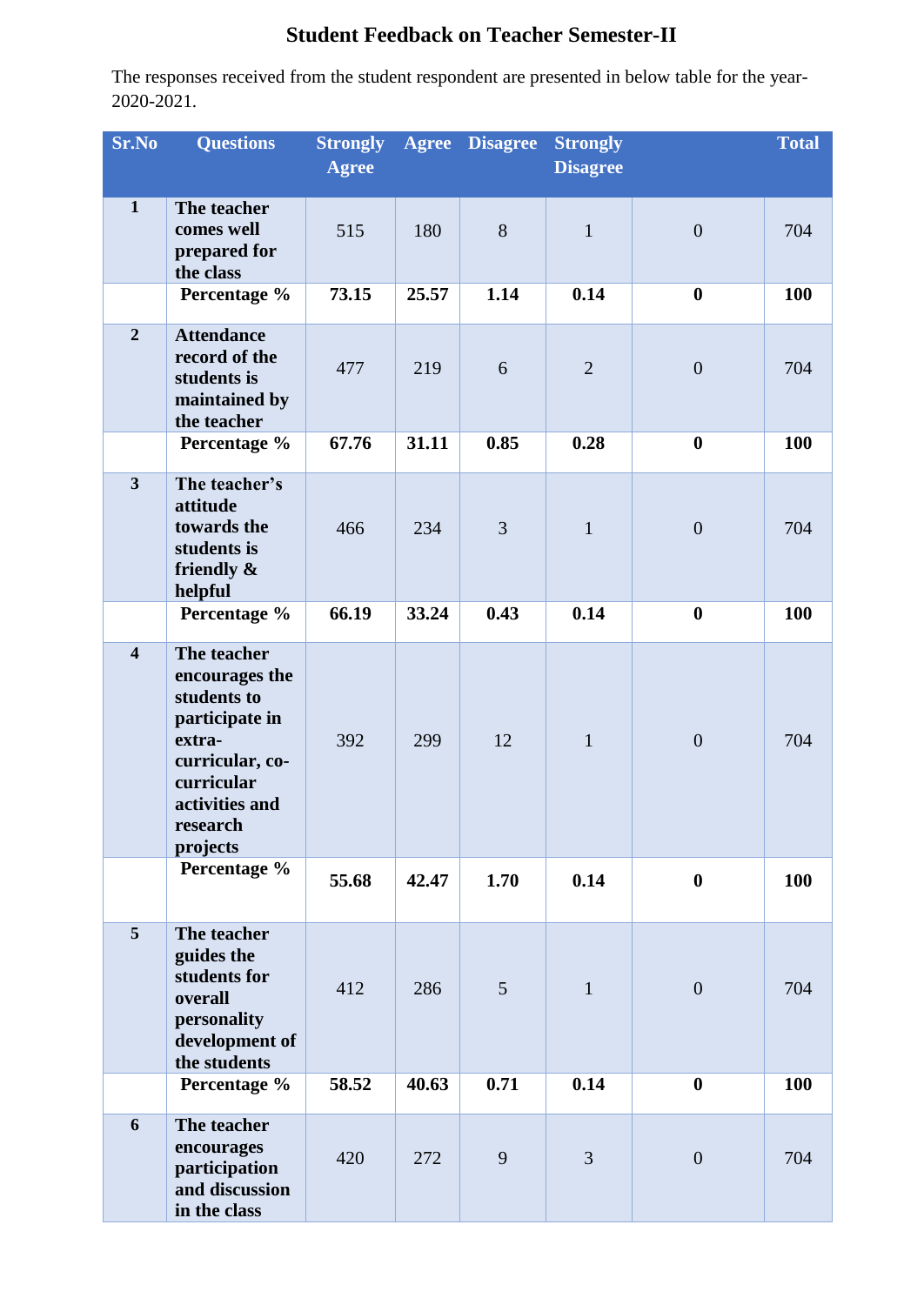|                  | Percentage %                                                                                         | 59.66            | 38.64               | 1.28  | 0.43           | $\boldsymbol{0}$      | <b>100</b>   |
|------------------|------------------------------------------------------------------------------------------------------|------------------|---------------------|-------|----------------|-----------------------|--------------|
| $\overline{7}$   | The teacher<br>informs the<br>students about<br>the learning<br>objectives and<br>course<br>outcomes | 421              | 272                 | 8     | 3              | $\overline{0}$        | 704          |
|                  | Percentage %                                                                                         | 59.80            | 38.64               | 1.14  | 0.43           | $\boldsymbol{0}$      | <b>100</b>   |
| Sr.No            | <b>Questions</b>                                                                                     | <b>Excellent</b> | <b>Very</b><br>Good | Good  | <b>Average</b> | <b>Unsatisfactory</b> | <b>Total</b> |
| 8                | <b>Punctuality in</b><br>conducting<br>lectures and<br>practical's                                   | 433              | 159                 | 92    | 17             | 3                     | 704          |
|                  | Percentage %                                                                                         | 61.51            | 22.59               | 13.07 | 2.41           | 0.43                  | <b>100</b>   |
| $\boldsymbol{9}$ | <b>Regularity in</b><br>conducting<br>lectures and<br>practical's                                    | 416              | 162                 | 88    | 35             | 3                     | 704          |
|                  | Percentage %                                                                                         | 59.09            | 23.01               | 12.50 | 4.97           | 0.43                  | 100          |
| 10               | <b>Timely</b><br>completion of<br><b>Syllabus</b>                                                    | 426              | 153                 | 92    | 26             | $\tau$                | 704          |
|                  | Percentage %                                                                                         | 60.51            | 21.73               | 13.07 | 3.69           | 0.99                  | <b>100</b>   |
| $\overline{11}$  | <b>Ability to</b><br>include latest<br>developments<br>in the subject<br>taught                      | 398              | 178                 | 90    | 31             | $\tau$                | 704          |
|                  | Percentage %                                                                                         | 56.53            | 25.28               | 12.78 | 4.40           | 0.99                  | <b>100</b>   |
| 12               | <b>Class Control</b><br>and eye<br>contact with<br>the students                                      | 385              | 171                 | 114   | 31             | 3                     | 704          |
|                  | Percentage %                                                                                         | 54.69            | 24.29               | 16.19 | 4.40           | 0.43                  | 100          |
| 13               | <b>Neatness in use</b><br>of black/white<br>board for<br>teaching                                    | 391              | 186                 | 98    | 24             | 5                     | 704          |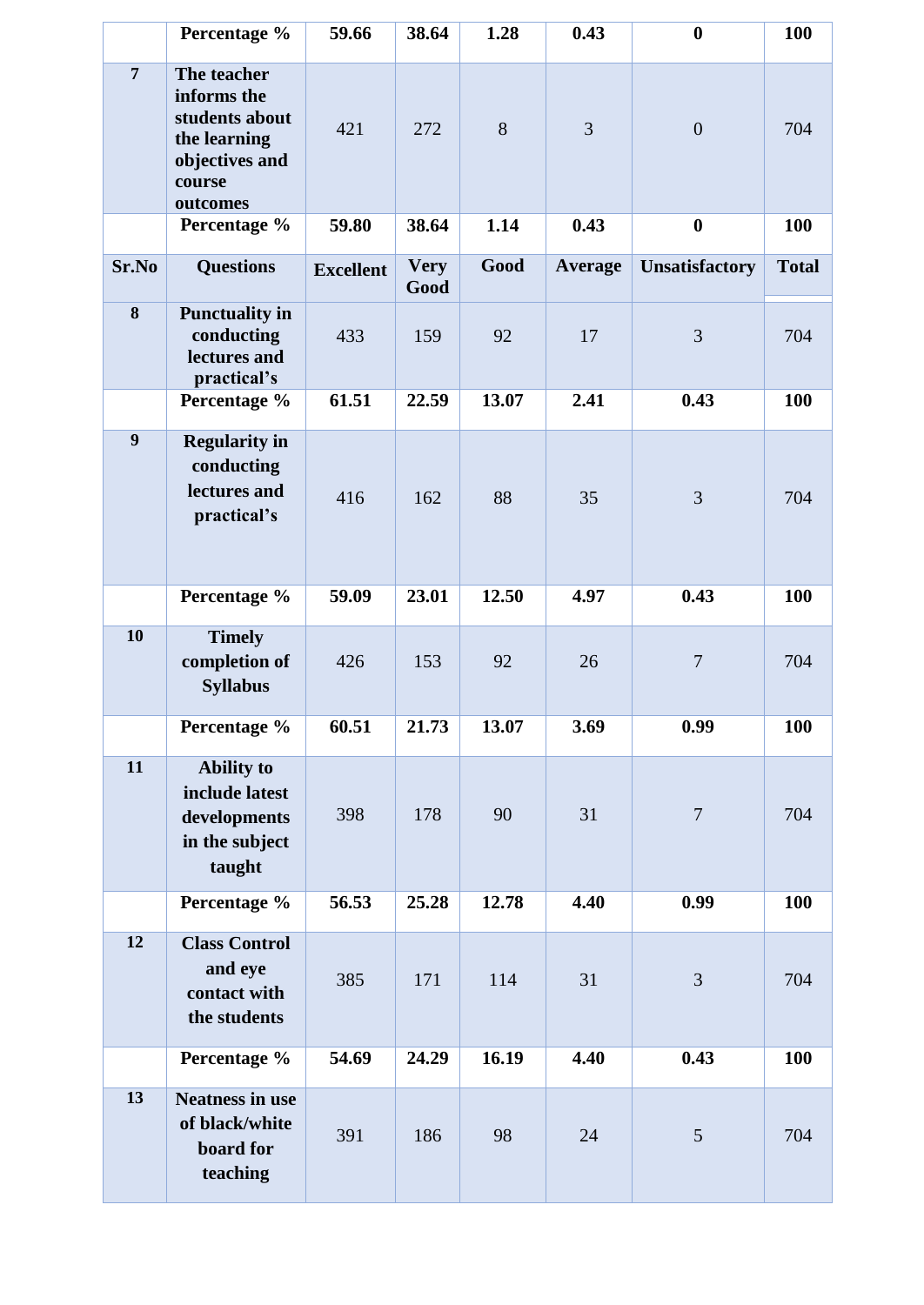|                  | Percentage %                              | 55.54 | 26.42 | 13.92 | 3.41 | 0.71                    | <b>100</b> |
|------------------|-------------------------------------------|-------|-------|-------|------|-------------------------|------------|
| 14               | Use of ICT -<br>PPT, Video,<br>Audio etc. | 363   | 168   | 120   | 46   | $\overline{7}$          | 704        |
|                  | Percentage %                              | 51.56 | 23.86 | 17.05 | 6.53 | 0.99                    | <b>100</b> |
| 15 <sup>15</sup> | <b>Overall Rating</b><br>of the teacher   | 451   | 135   | 78    | 35   | 5                       | 704        |
|                  | Percentage %                              | 64.06 | 19.18 | 11.08 | 4.97 | 0.71                    | <b>100</b> |
|                  | <b>Average Score</b>                      | 424   | 205   | 55    | 17   | $\overline{\mathbf{3}}$ | 704        |
|                  | Average<br>Percentage                     | 60.3  | 29.1  | 7.8   | 2.4  | 0.4                     | <b>100</b> |

The above student feedback on teacher analysis clearly indicates on and average; 60.3% students are Strongly agree/ Excellent, 29.1% are agree/Very Good, 7.8% are Disagree/Good, 2.4% are Strongly Disagree/ Average and 0.4% are Unsatisfactory.



I/C PRINCIPAL Art, Commerce & Science College Satral, Tal. Rahuri, Dist. Ahmednagar.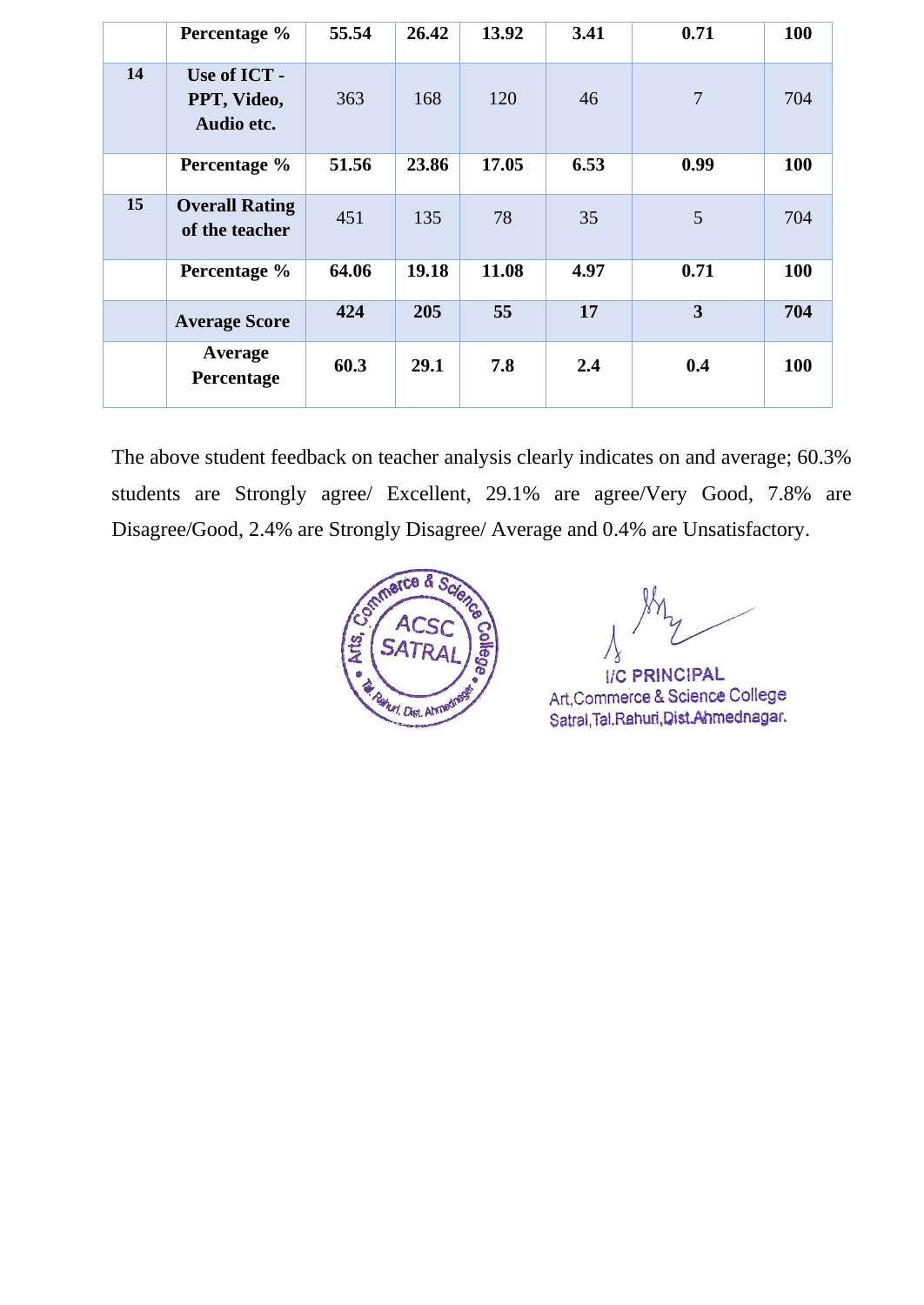## **Feedback on Syllabus/ Curriculum**

| <b>Sr.No</b>            | <b>Question</b>                                                                                                                                                              | <b>Excellen</b><br>t | <b>Very</b><br>Good | Good | <b>Average</b> | <b>Unsatisfactor</b><br>y | <b>Total</b> |
|-------------------------|------------------------------------------------------------------------------------------------------------------------------------------------------------------------------|----------------------|---------------------|------|----------------|---------------------------|--------------|
| $\mathbf{1}$            | Depth of<br>syllabus content<br>is                                                                                                                                           | 120.0                | 69.0                | 32.0 | 2.0            | 2.0                       | 225          |
|                         | Percentage                                                                                                                                                                   | 53.3                 | 30.7                | 14.2 | 0.9            | 0.9                       | 100          |
| $\overline{2}$          | Whether<br>syllabus is<br>carrier oriented<br>$\ddot{\cdot}$                                                                                                                 | 107.0                | 81.0                | 33.0 | 4.0            | 0.0                       | 225          |
|                         | Percentage                                                                                                                                                                   | 47.6                 | 36.0                | 14.7 | 1.8            | 0.0                       | 100          |
| $\overline{\mathbf{3}}$ | The curriculum<br>is designed so as<br>to enhance our<br>employability                                                                                                       | 102.0                | 78.0                | 32.0 | 12.0           | 1.0                       | 225          |
|                         | Percentage                                                                                                                                                                   | 45.3                 | 34.7                | 14.2 | 5.3            | 0.4                       | 100          |
| $\overline{\mathbf{4}}$ | The courses<br>studied by me<br>have enhanced<br>my knowledge as<br>well as my skills<br>and my<br>capabilities.                                                             | 123.0                | 65.0                | 30.0 | 7.0            | 0.0                       | 225          |
|                         | Percentage                                                                                                                                                                   | 54.7                 | 28.9                | 13.3 | 3.1            | 0.0                       | 100          |
| 5                       | <b>Modern teaching</b><br>aids, power point<br>presentations,<br>web-resources,<br>multi-media, e-<br>content etc. are<br>used by most of<br>the teachers<br>while teaching. | 98.0                 | 72.0                | 33.0 | 18.0           | 4.0                       | 225          |
|                         | Percentage                                                                                                                                                                   | 43.6                 | 32.0                | 14.7 | 8.0            | 1.8                       | 100          |
| 6                       | <b>Syllabus</b><br>equipped me<br>with necessary<br>technical skills to                                                                                                      | 99.0                 | 82.0                | 36.0 | 8.0            | 0.0                       | 225          |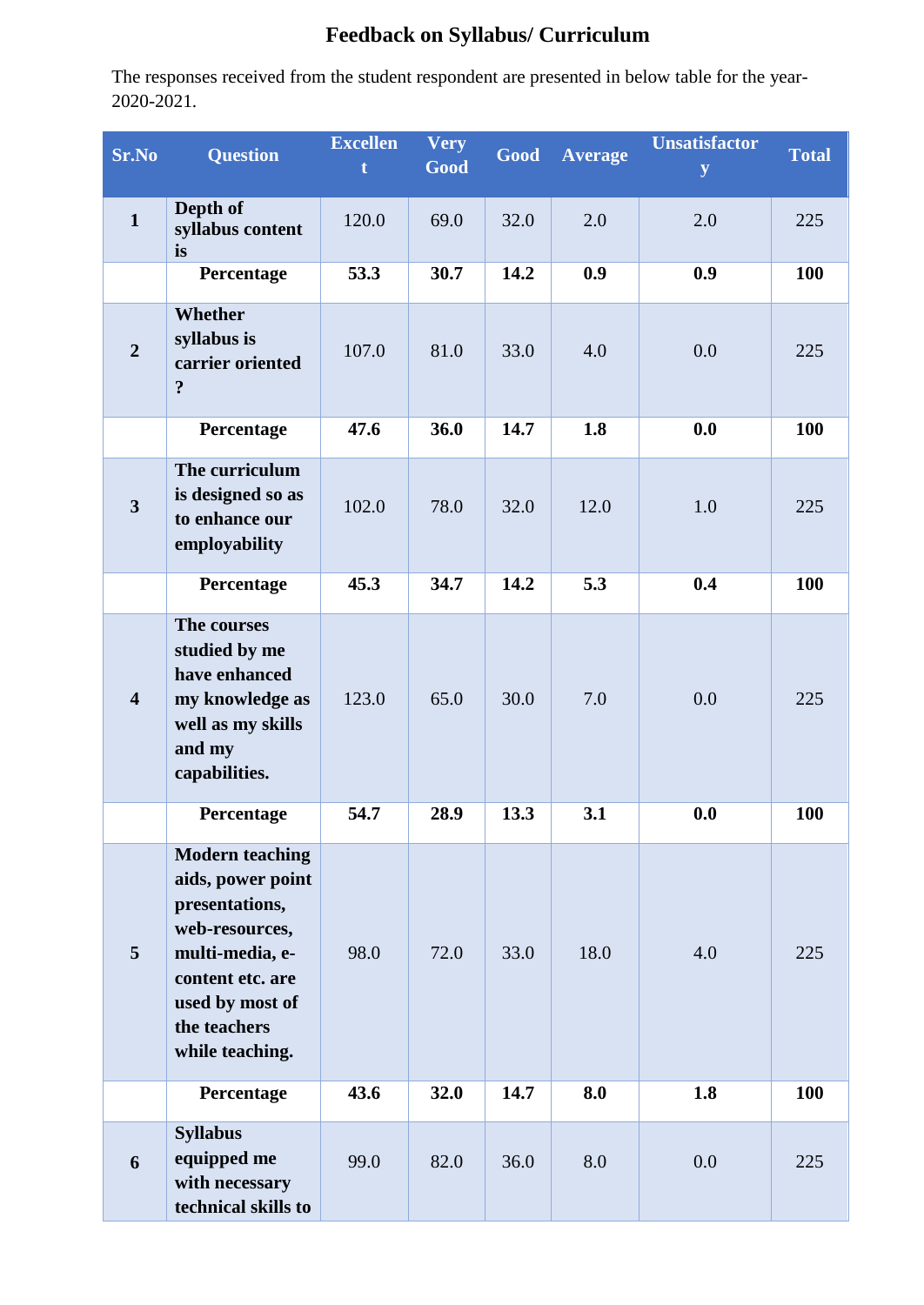|                | face the industry                                                                                        |       |      |      |      |     |       |
|----------------|----------------------------------------------------------------------------------------------------------|-------|------|------|------|-----|-------|
|                | Percentage                                                                                               | 44.0  | 36.4 | 16.0 | 3.6  | 0.0 | 100   |
| $\overline{7}$ | The syllabus<br>enabled me to<br>improve my<br>ability to<br>formulate,<br>analyze and<br>solve problems | 99.0  | 81.0 | 35.0 | 10.0 | 0.0 | 225   |
|                | Percentage                                                                                               | 44.0  | 36.0 | 15.6 | 4.4  | 0.0 | 100   |
| 8              | <b>The</b><br>recommended<br>textbooks are<br>adequately<br>available                                    | 97.0  | 66.0 | 41.0 | 18.0 | 3.0 | 225   |
|                | Percentage                                                                                               | 43.1  | 29.3 | 18.2 | 8.0  | 1.3 | 100   |
| 9              | The allocation of<br>the credits to the<br>course is<br>appropriate                                      | 99.0  | 68.0 | 43.0 | 14.0 | 1.0 | 225   |
|                | Percentage                                                                                               | 44.0  | 30.2 | 19.1 | 6.2  | 0.4 | 100   |
|                | <b>Average Total</b>                                                                                     | 104.9 | 73.6 | 35.0 | 10.3 | 1.2 | 225.0 |
|                | <b>Average</b><br>Percentage                                                                             | 46.6  | 32.7 | 15.6 | 4.6  | 0.5 | 100.0 |

The above Syllabus/ Curriculum feedback analysis clearly indicates on and average; 46.6% students are Excellent, 32.7% are Very Good, 15.6% are Good, 4.6% are Average and 0.5% are Unsatisfactory.



**I/C PRINCIPAL** Art, Commerce & Science College Satral, Tal. Rahuri, Dist. Ahmednagar.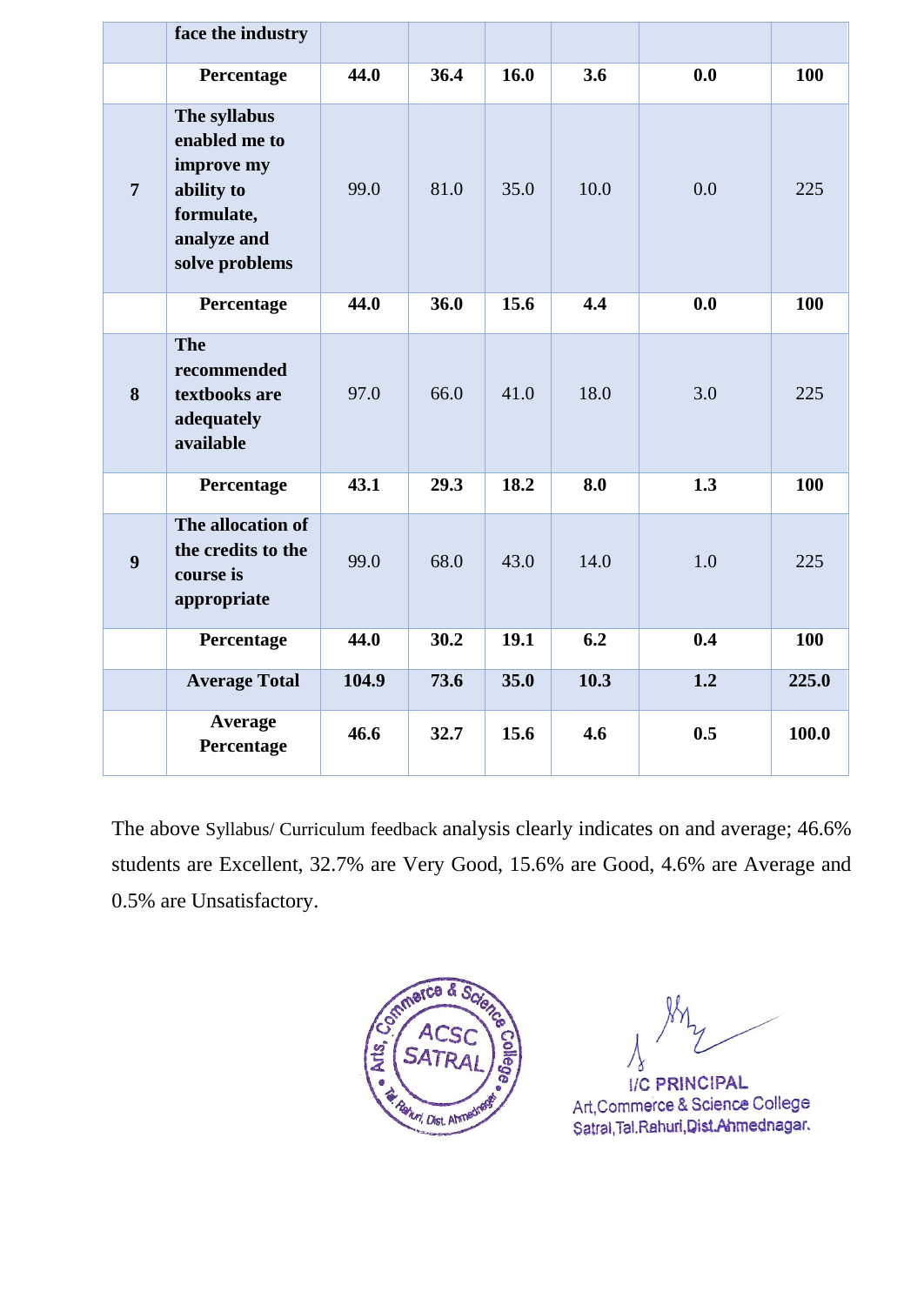## **Teacher Feedback**

| <b>Sr.No</b>            | <b>Question</b>                                                                                                                                         | <b>Excellent</b> | <b>Very</b><br>Good | Good | <b>Average</b> | <b>Unsatisfactory</b> | <b>Total</b> |
|-------------------------|---------------------------------------------------------------------------------------------------------------------------------------------------------|------------------|---------------------|------|----------------|-----------------------|--------------|
| $\mathbf{1}$            | The courses /<br>syllabi taught by<br>me have a good<br>balance between<br>theory and<br>application                                                    | 19.0             | 5.0                 | 1.0  | 0.0            | 0.0                   | 25           |
|                         | Percentage                                                                                                                                              | 76.0             | 20.0                | 4.0  | 0.0            | 0.0                   | <b>100</b>   |
| $\overline{2}$          | The objectives of<br>the syllabi are<br>well defined:                                                                                                   | 21.0             | 3.0                 | 1.0  | 0.0            | 0.0                   | 25           |
|                         | Percentage                                                                                                                                              | 84.0             | 12.0                | 4.0  | 0.0            | 0.0                   | 100          |
| $\overline{\mathbf{3}}$ | <b>The</b><br>books/journals<br>etc. prescribed /<br>listed as<br>reference<br>materials are<br>relevant,<br>updated and<br>cover the entire<br>syllabi | 15.0             | 9.0                 | 0.0  | 1.0            | 0.0                   | 25           |
|                         | Percentage                                                                                                                                              | 60.0             | 36.0                | 0.0  | 4.0            | 0.0                   | 100          |
| $\overline{\mathbf{4}}$ | The courses /<br>syllabi of the<br>subjects taught<br>by me increased<br>my interest,<br>knowledge and<br>perspective in<br>the subject area            | 18.0             | 7.0                 | 0.0  | 0.0            | 0.0                   | 25           |
|                         | Percentage                                                                                                                                              | 72.0             | 28.0                | 0.0  | 0.0            | 0.0                   | <b>100</b>   |
| 5                       | The college has<br>given me full<br>freedom to adopt<br>new techniques /<br>strategies of<br>teaching such as<br>group                                  | 19.0             | 5.0                 | 1.0  | 0.0            | 0.0                   | 25           |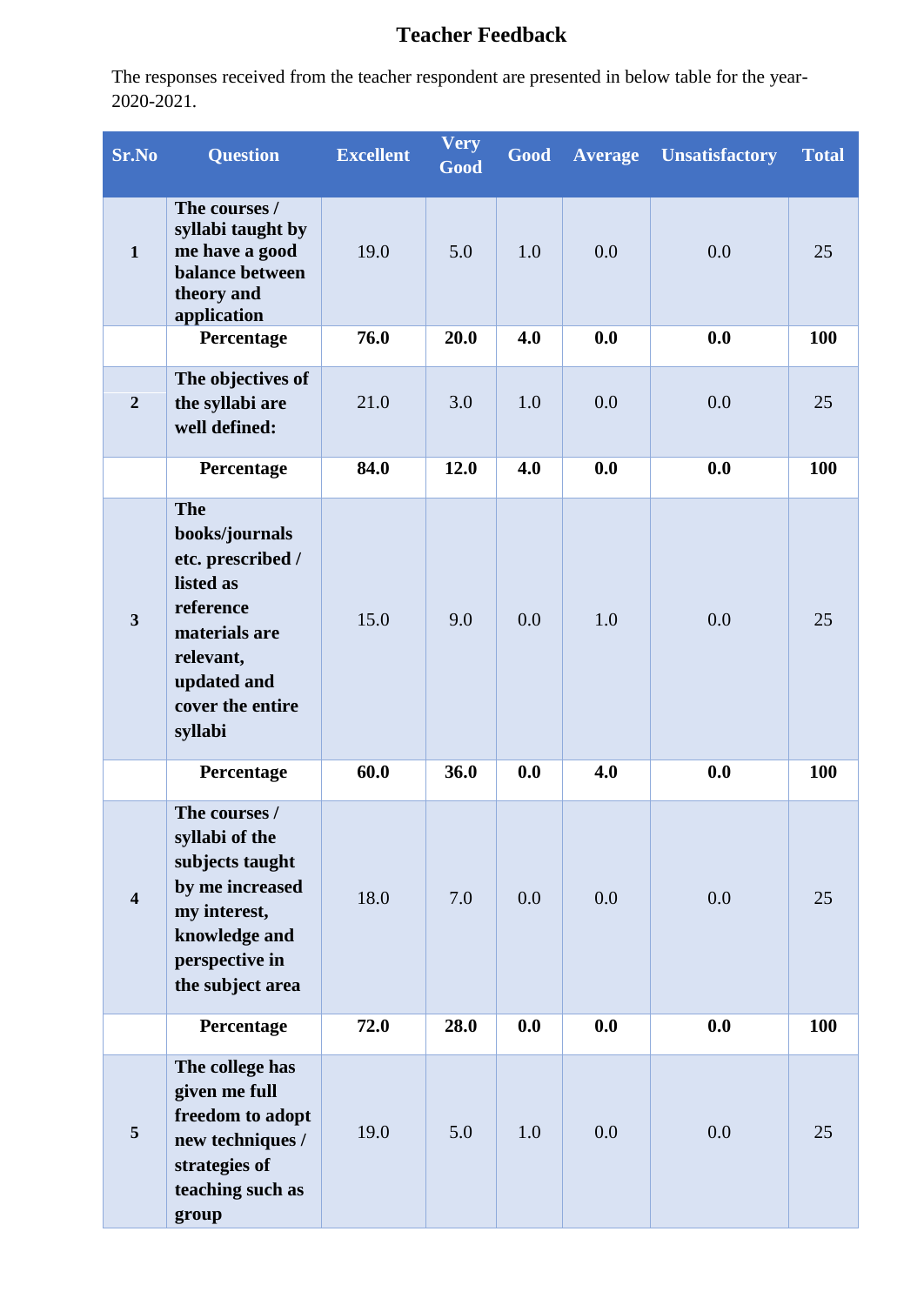|                  | discussions,<br>seminar<br>presentations<br>and learners'<br>participation                                                   |      |      |      |     |     |            |
|------------------|------------------------------------------------------------------------------------------------------------------------------|------|------|------|-----|-----|------------|
|                  | Percentage                                                                                                                   | 76.0 | 20.0 | 4.0  | 0.0 | 0.0 | 100        |
| 6                | I have the<br>freedom to adopt<br>new techniques /<br>strategies of<br>testing and<br>assessment of<br>students              | 17.0 | 7.0  | 1.0  | 0.0 | 0.0 | 25         |
|                  | Percentage                                                                                                                   | 68.0 | 28.0 | 4.0  | 0.0 | 0.0 | 100        |
| $7\overline{ }$  | <b>Tests and</b><br>examinations are<br>conducted well<br>in time with<br>proper coverage<br>of all units in the<br>syllabus | 18.0 | 7.0  | 0.0  | 0.0 | 0.0 | 25         |
|                  | Percentage                                                                                                                   | 72.0 | 28.0 | 0.0  | 0.0 | 0.0 | 100        |
| 8                | The prescribed<br>books are<br>available in the<br>Library in<br><b>Sufficient</b><br>numbers                                | 12.0 | 9.0  | 3.0  | 1.0 | 0.0 | 25         |
|                  | Percentage                                                                                                                   | 48.0 | 36.0 | 12.0 | 4.0 | 0.0 | 100        |
| $\boldsymbol{9}$ | The environment<br>in the College is<br>conducive to<br>teaching and<br>research                                             | 14.0 | 9.0  | 2.0  | 0.0 | 0.0 | 25         |
|                  | Percentage                                                                                                                   | 56.0 | 36.0 | 8.0  | 0.0 | 0.0 | 100        |
| 10               | <b>The</b><br>administration is<br>teacher friendly                                                                          | 18.0 | 6.0  | 1.0  | 0.0 | 0.0 | 25         |
|                  | Percentage                                                                                                                   | 72.0 | 24.0 | 4.0  | 0.0 | 0.0 | <b>100</b> |
| 11               | The college<br>provides                                                                                                      | 15.0 | 9.0  | 1.0  | 0.0 | 0.0 | 25         |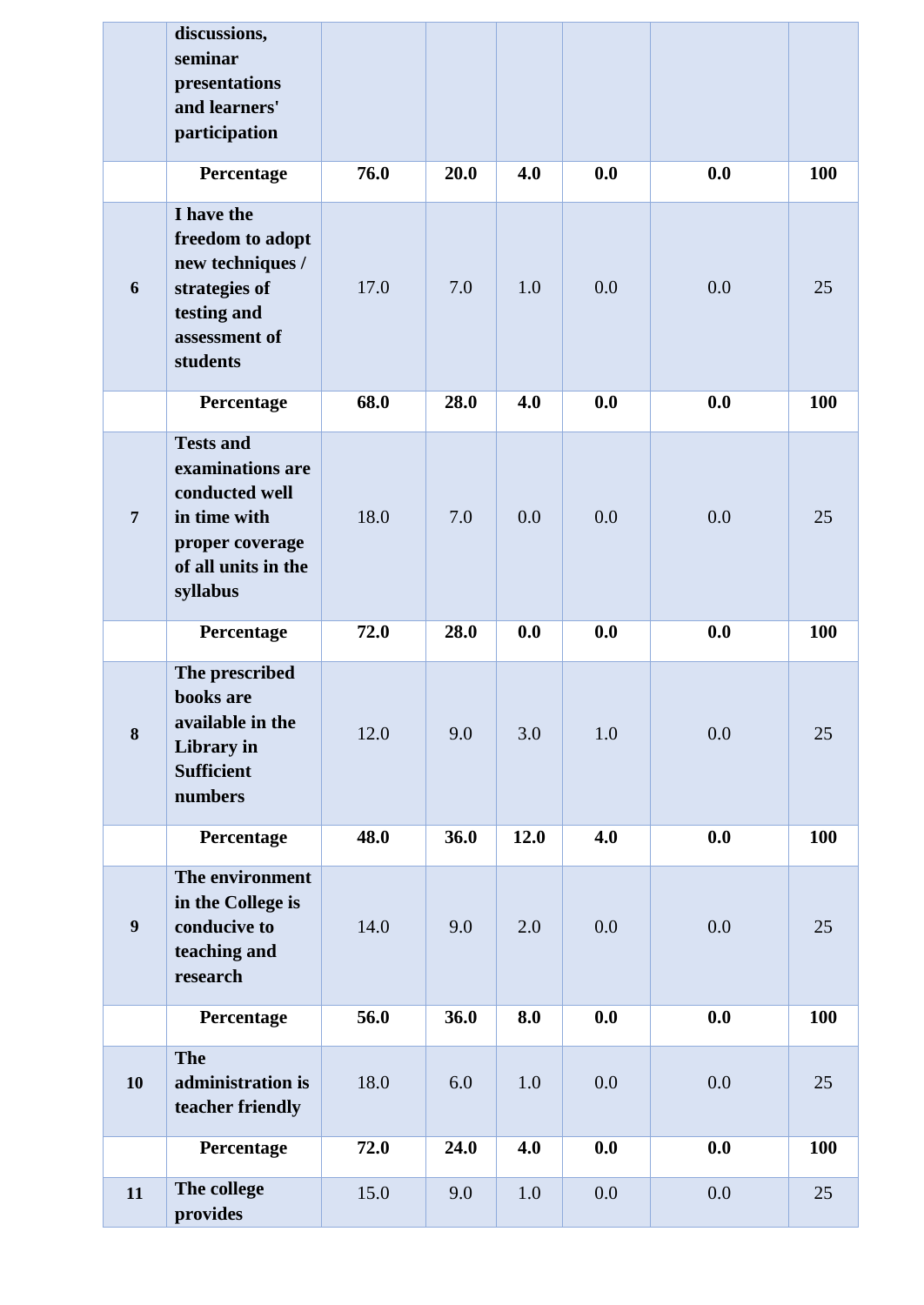|    | adequate<br>opportunities<br>and support to<br>faculty members<br>for upgrading<br>their skills and<br>qualifications |      |      |     |     |     |     |
|----|-----------------------------------------------------------------------------------------------------------------------|------|------|-----|-----|-----|-----|
|    | Percentage                                                                                                            | 60.0 | 36.0 | 4.0 | 0.0 | 0.0 | 100 |
| 12 | The classrooms<br>are clean and<br>well maintained                                                                    | 17.0 | 6.0  | 1.0 | 1.0 | 0.0 | 25  |
|    | Percentage                                                                                                            | 68.0 | 24.0 | 4.0 | 4.0 | 0.0 | 100 |
| 13 | <b>Facilities</b><br>provided for<br>research are                                                                     | 9.0  | 12.0 | 2.0 | 1.0 | 1.0 | 25  |
|    | Percentage                                                                                                            | 36.0 | 48.0 | 8.0 | 4.0 | 4.0 | 100 |
|    | <b>Average Total</b>                                                                                                  | 16.3 | 7.2  | 1.1 | 0.3 | 0.1 | 25  |
|    | Average<br>Percentage                                                                                                 | 65.2 | 28.9 | 4.3 | 1.2 | 0.3 | 100 |

The above Teacher feedback analysis clearly indicates on and average; 65.2% teacher are Excellent, 28.9% are Very Good, 4.3% are Good, 1.2% are Average and 0.3% are Unsatisfactory.



**I/C PRINCIPAL** Art, Commerce & Science College Satral, Tal. Rahuri, Dist. Ahmednagar.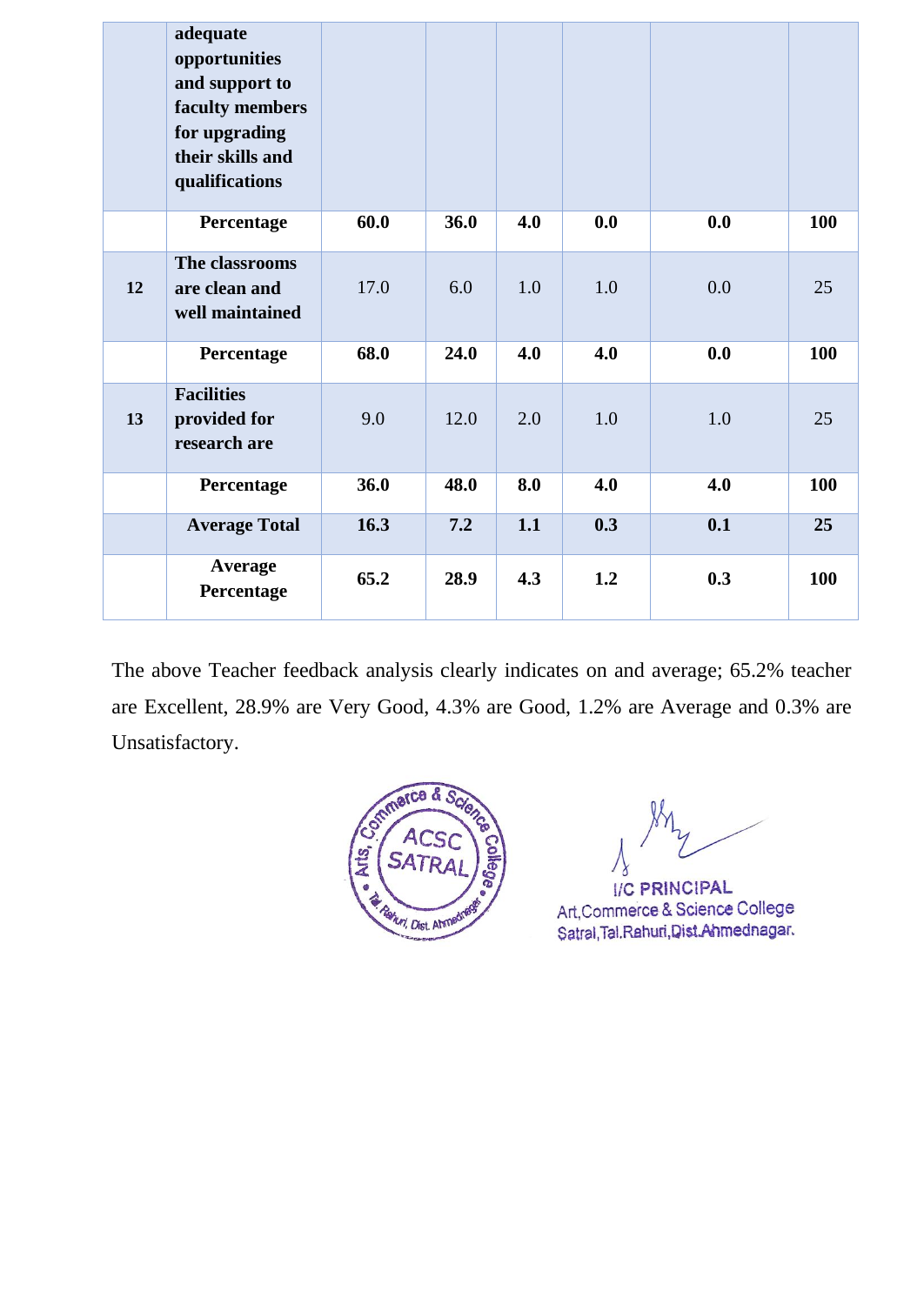# **College Feedback**

| <b>Sr.No</b>            | <b>Question</b>                                                                             | <b>Strongly</b><br><b>Agree</b> | <b>Agree</b> | <b>Disagree</b> | <b>Strongly</b><br><b>Disagree</b> | <b>Total</b> |
|-------------------------|---------------------------------------------------------------------------------------------|---------------------------------|--------------|-----------------|------------------------------------|--------------|
| $\mathbf{1}$            | <b>Internet facility</b><br>provided in the<br>Library is<br>satisfactory                   | 105.0                           | 82.0         | 17.0            | 2.0                                | 206          |
|                         | Percentage                                                                                  | 51.0                            | 39.8         | 8.3             | 1.0                                | 100          |
| $\overline{2}$          | <b>Online educational</b><br>resources are<br>available and<br>accessible in the<br>library | 100.0                           | 90.0         | 13.0            | 3.0                                | 206          |
|                         | Percentage                                                                                  | 48.5                            | 43.7         | 6.3             | 1.5                                | 100          |
| $\mathbf{3}$            | The library staff is<br>cooperative and<br>helpful                                          | 119.0                           | 83.0         | 3.0             | 1.0                                | 206          |
|                         | Percentage                                                                                  | 57.8                            | 40.3         | 1.5             | 0.5                                | 100          |
| $\overline{\mathbf{4}}$ | The office staff in<br>the college is<br>cooperative and<br>helpful                         | 117.0                           | 87.0         | 1.0             | 1.0                                | 206          |
|                         | Percentage                                                                                  | 56.8                            | 42.2         | 0.5             | 0.5                                | 100          |
| 5                       | The prescribed<br>books / reading<br>materials are<br>available in the<br>library           | 115.0                           | 88.0         | 3.0             | 0.0                                | 206          |
|                         | Percentage                                                                                  | 55.8                            | 42.7         | 1.5             | 0.0                                | 100          |
| 6                       | <b>Equipment in the</b><br>$lab(s)$ is in good<br>working condition                         | 104.0                           | 99.0         | 3.0             | 0.0                                | 206          |
|                         | Percentage                                                                                  | 50.5                            | 48.1         | 1.5             | 0.0                                | <b>100</b>   |
| $\overline{7}$          | <b>Toilets / washrooms</b><br>are clean and<br>properly                                     | 106.0                           | 90.0         | 7.0             | 3.0                                | 206          |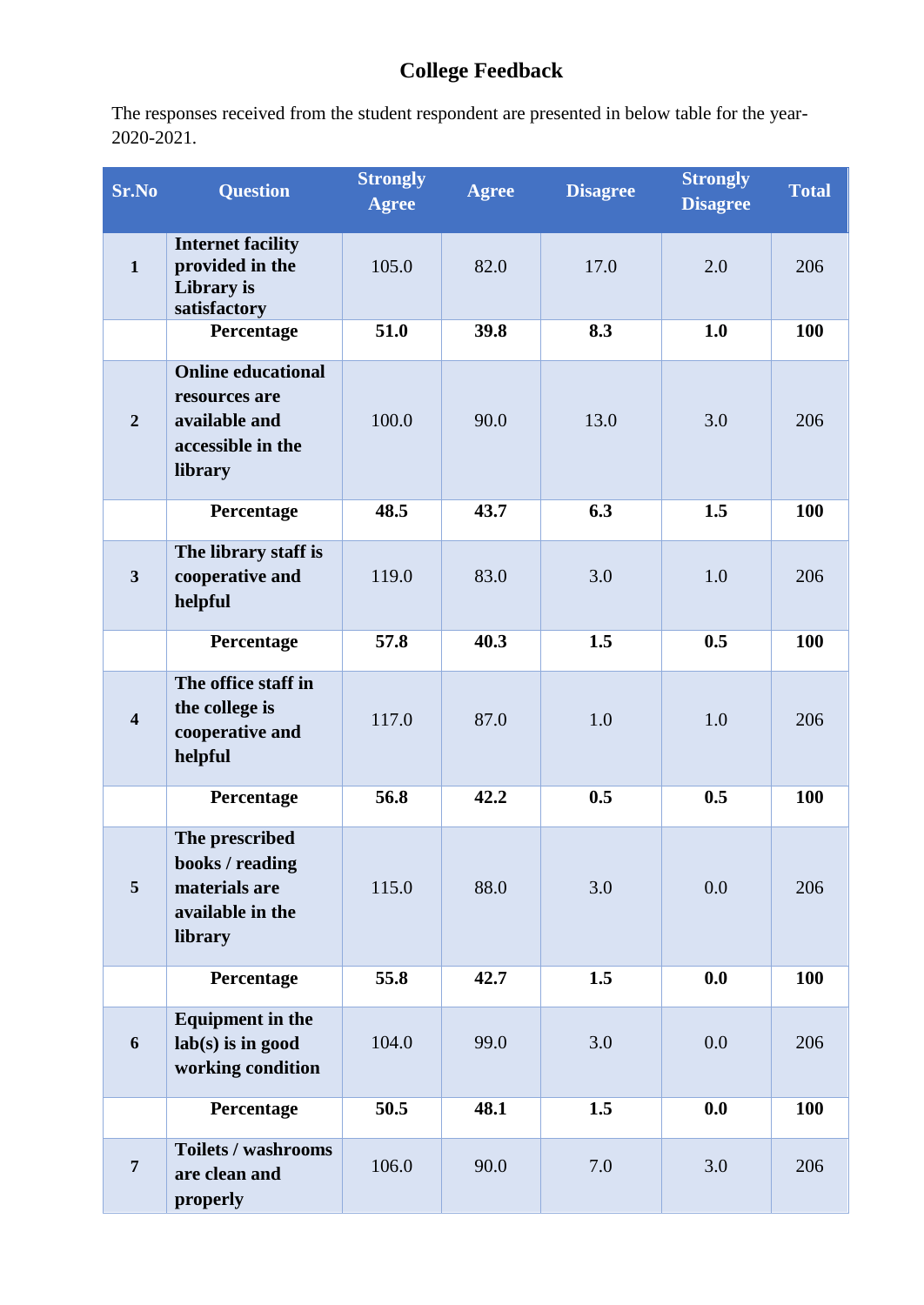|                  | maintained                                                                                                                                    |       |       |      |     |            |
|------------------|-----------------------------------------------------------------------------------------------------------------------------------------------|-------|-------|------|-----|------------|
|                  | Percentage                                                                                                                                    | 51.5  | 43.7  | 3.4  | 1.5 | 100        |
| 8                | The classrooms are<br>clean and well<br>maintained                                                                                            | 121.0 | 75.0  | 8.0  | 2.0 | 206        |
|                  | Percentage                                                                                                                                    | 58.7  | 36.4  | 3.9  | 1.0 | 100        |
| $\boldsymbol{9}$ | The campus is<br>green and eco-<br>friendly                                                                                                   | 133.0 | 71.0  | 1.0  | 1.0 | 206        |
|                  | Percentage                                                                                                                                    | 64.6  | 34.5  | 0.5  | 0.5 | 100        |
| 10               | <b>Clean drinking</b><br>water is available in<br>the college campus                                                                          | 118.0 | 81.0  | 6.0  | 1.0 | 206        |
|                  | Percentage                                                                                                                                    | 57.3  | 39.3  | 2.9  | 0.5 | 100        |
| 11               | The campus has<br>adequate power<br>supply                                                                                                    | 119.0 | 82.0  | 5.0  | 0.0 | 206        |
|                  | Percentage                                                                                                                                    | 57.8  | 39.8  | 2.4  | 0.0 | 100        |
| 12               | Our grievances are<br>redressed /<br>problems are solved<br>well in time                                                                      | 108.0 | 94.0  | 4.0  | 0.0 | 206        |
|                  | Percentage                                                                                                                                    | 52.4  | 45.6  | 1.9  | 0.0 | 100        |
| 13               | The functioning of<br>the placement cell<br>in the college is<br>satisfactory                                                                 | 100.0 | 100.0 | 4.0  | 2.0 | 206        |
|                  | Percentage                                                                                                                                    | 48.5  | 48.5  | 1.9  | 1.0 | <b>100</b> |
| 14               | The mentoring<br>process of the<br>college helped me<br>to identify my<br>strengths and face<br>challenges. (Mentor<br>- Mentee<br>Mechanism) | 102.0 | 96.0  | 6.0  | 2.0 | 206        |
|                  | Percentage                                                                                                                                    | 49.5  | 46.6  | 2.9  | 1.0 | <b>100</b> |
| 15               | <b>Canteen facilities</b>                                                                                                                     | 107.0 | 86.0  | 11.0 | 2.0 | 206        |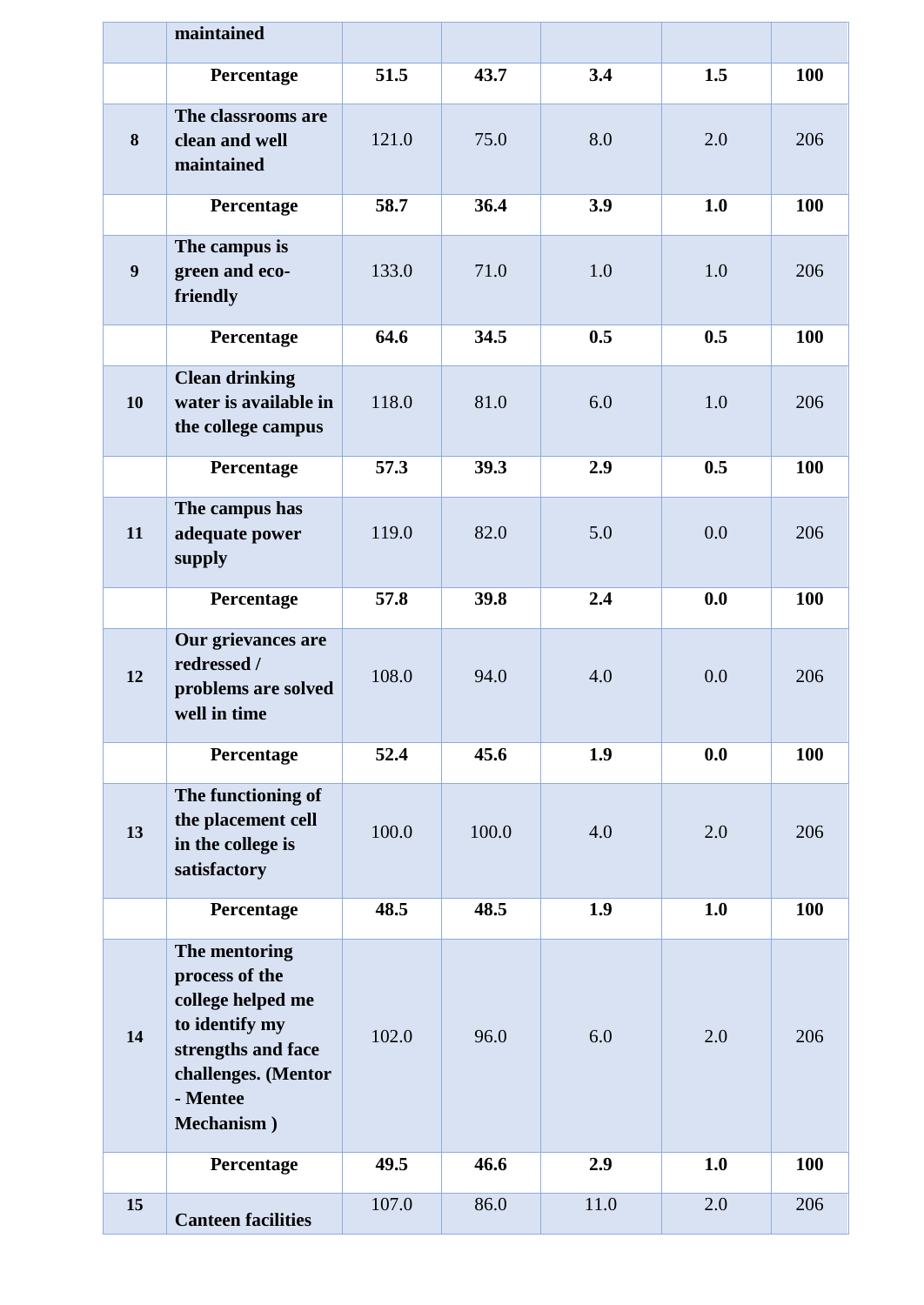| and sports facilities<br>are properly<br>available at the<br>college |       |      |     |     |            |
|----------------------------------------------------------------------|-------|------|-----|-----|------------|
| Percentage                                                           | 51.9  | 41.7 | 5.3 | 1.0 | <b>100</b> |
| <b>Average Total</b>                                                 | 111.6 | 86.9 | 6.1 | 1.3 | 206        |
| <b>Average Percentage</b>                                            | 54.2  | 42.2 | 3.0 | 0.6 | <b>100</b> |

The above College feedback analysis clearly indicates on and average; 54.2% student are Strongly Agree, 42.2% are Agree, 3.0% are Disagree, and 0.6% are Strongly Disagree.



I/C PRINCIPAL Art, Commerce & Science College Satral, Tal. Rahuri, Dist. Ahmednagar.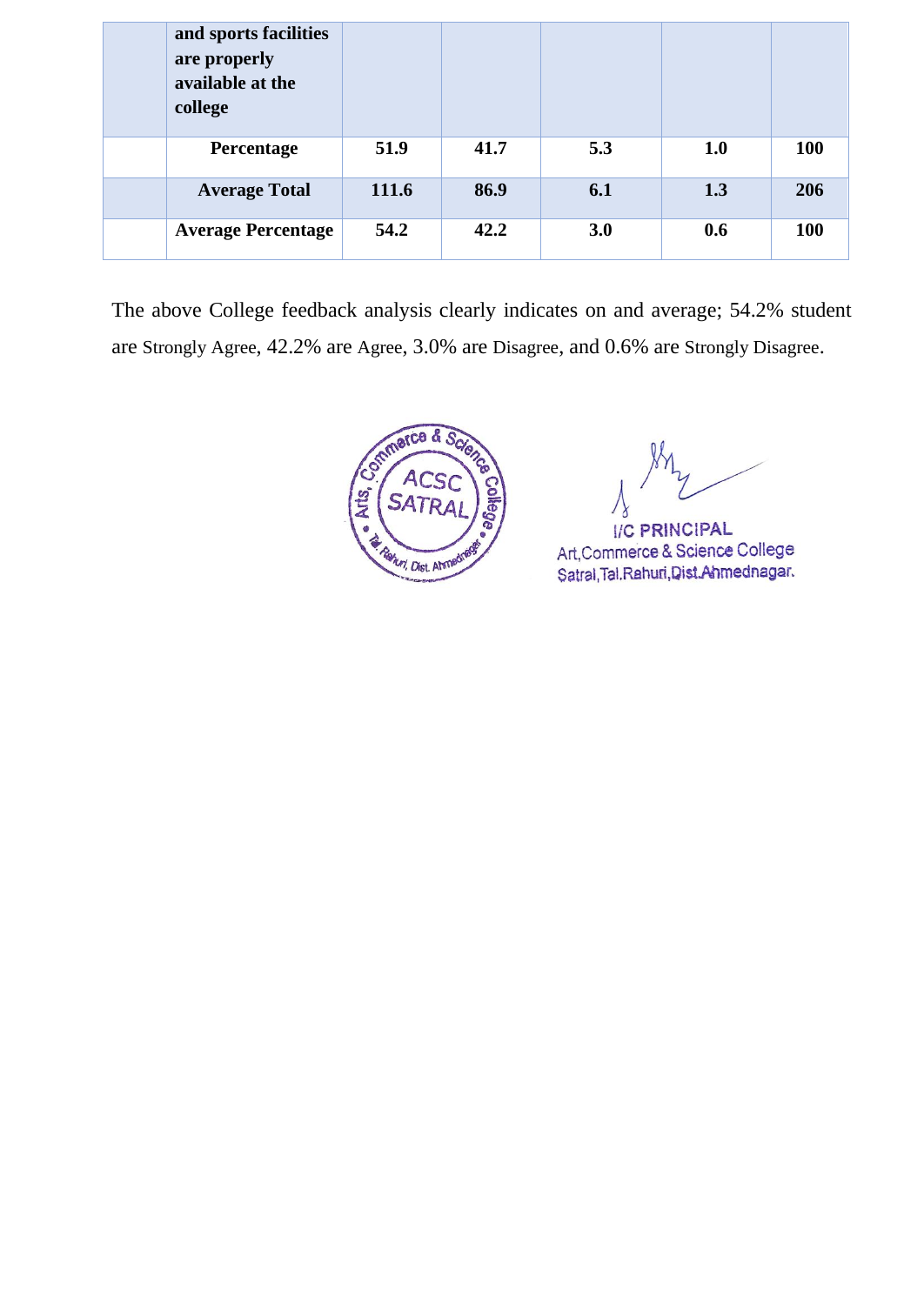#### **Parents Feedback**

| Sr.No          | <b>Questions</b>                                                                                                                             | <b>Excellent</b> | <b>Very</b><br>Good | Good | <b>Average</b> | <b>Poor</b> | <b>Total</b> |
|----------------|----------------------------------------------------------------------------------------------------------------------------------------------|------------------|---------------------|------|----------------|-------------|--------------|
| $\mathbf{1}$   | <b>Admission</b><br>procedure                                                                                                                | 83.0             | 65.0                | 24.0 | 6.0            | 0.0         | 178          |
|                | Percentage %                                                                                                                                 | 46.6             | 36.5                | 13.5 | 3.4            | 0.0         | 100          |
| $\overline{2}$ | <b>Infrastructure and</b><br>lab facility                                                                                                    | 74.0             | 63.0                | 37.0 | 4.0            | 0.0         | 178          |
|                | Percentage %                                                                                                                                 | 41.6             | 35.4                | 20.8 | 2.2            | 0.0         | 100          |
| 3              | <b>Canteen facility</b>                                                                                                                      | 58.0             | 41.0                | 52.0 | 22.0           | 5.0         | 178          |
|                | Percentage %                                                                                                                                 | 32.6             | 23.0                | 29.2 | 12.4           | 2.8         | 100          |
| $\overline{4}$ | <b>Library facility</b>                                                                                                                      | 80.0             | 62.0                | 27.0 | 7.0            | 2.0         | 178          |
|                | Percentage %                                                                                                                                 | 44.9             | 34.8                | 15.2 | 3.9            | 1.1         | 100          |
| 5              | <b>Sports and</b><br>cultural activities                                                                                                     | 69.0             | 62.0                | 35.0 | 8.0            | 4.0         | 178          |
|                | Percentage %                                                                                                                                 | 38.8             | 34.8                | 19.7 | 4.5            | 2.2         | 100          |
| 6              | <b>Use of Information</b><br>and<br>communication<br>technology in the<br>college                                                            | 70.0             | 63.0                | 39.0 | 6.0            | 0.0         | 178          |
|                | Percentage %                                                                                                                                 | 39.3             | 35.4                | 21.9 | 3.4            | 0.0         | <b>100</b>   |
| $\overline{7}$ | <b>Academic</b><br>Discipline (i.e<br>timely conduct of<br>lectures,<br>practical's and<br>related activities)<br>observed by the<br>college | 78.0             | 60.0                | 36.0 | 4.0            | 0.0         | 178          |
|                | Percentage %                                                                                                                                 | 43.8             | 33.7                | 20.2 | 2.2            | 0.0         | <b>100</b>   |
| 8              | <b>Improvement</b> in<br>soft skills,<br>knowledge, ethics,                                                                                  | 66.0             | 67.0                | 40.0 | 5.0            | 0.0         | 178          |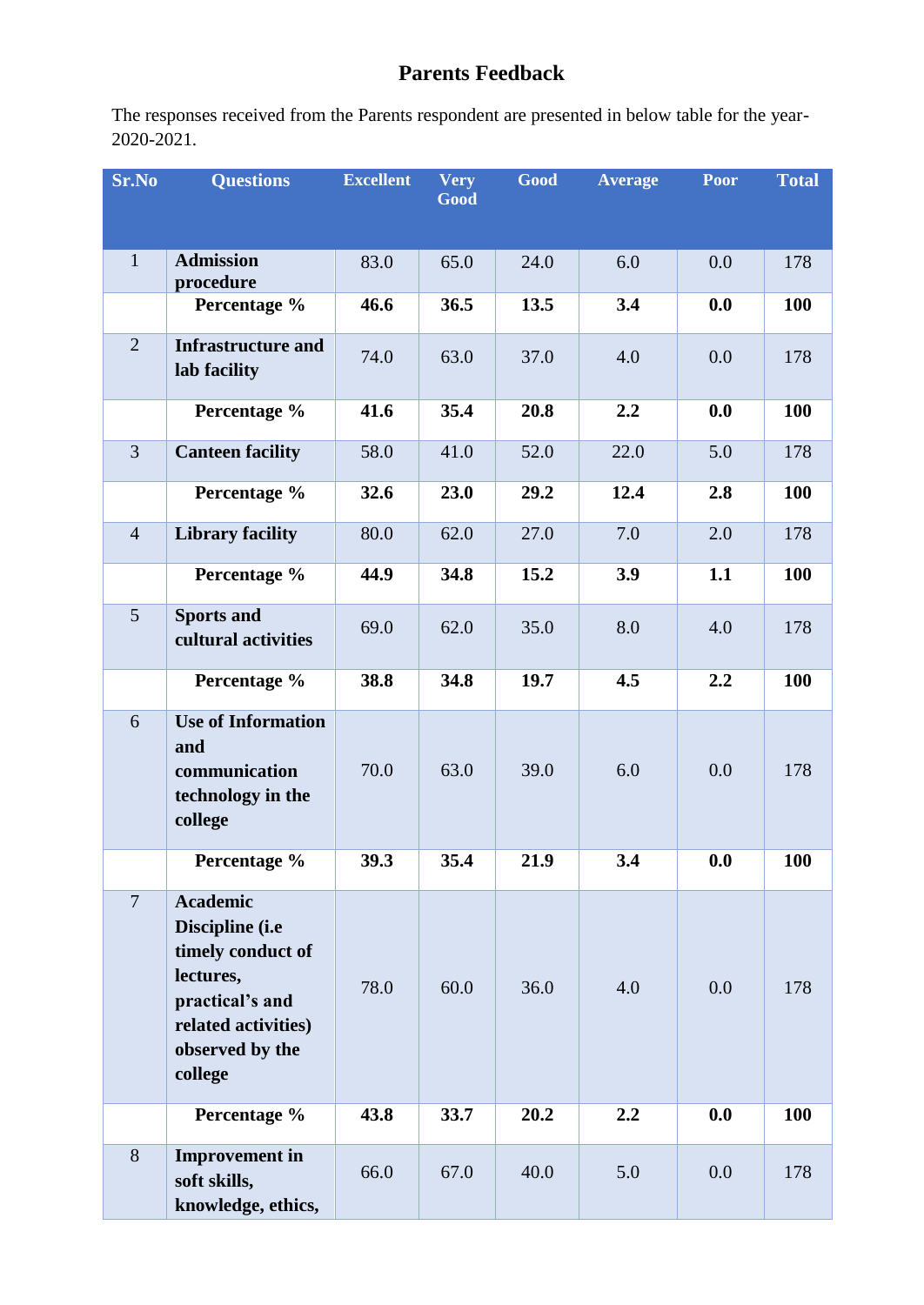|    | morality, observed<br>by you in your<br>ward while<br>studying in college |      |      |      |     |     |            |
|----|---------------------------------------------------------------------------|------|------|------|-----|-----|------------|
|    | Percentage %                                                              | 37.1 | 37.6 | 22.5 | 2.8 | 0.0 | <b>100</b> |
| 9  | <b>Examination</b><br>system adopted by<br>the college                    | 81.0 | 64.0 | 31.0 | 2.0 | 0.0 | 178        |
|    | Percentage %                                                              | 45.5 | 36.0 | 17.4 | 1.1 | 0.0 | <b>100</b> |
| 10 | <b>Placements</b>                                                         | 72.0 | 64.0 | 32.0 | 7.0 | 3.0 | 178        |
|    | Percentage %                                                              | 40.4 | 36.0 | 18.0 | 3.9 | 1.7 | <b>100</b> |
|    | <b>Average Total</b>                                                      | 73.1 | 61.1 | 35.3 | 7.1 | 1.4 | 178        |
|    | <b>Average</b><br>Percentage                                              | 41.1 | 34.3 | 19.8 | 4.0 | 0.8 | <b>100</b> |

The above Parents feedback analysis clearly indicates on and average; 41.1% parents are Excellent, 34.3% are Very Good, 19.8% are Good, 4.0% are Average and 0.8% are Poor.



I/C PRINCIPAL Art, Commerce & Science College Satral, Tal. Rahuri, Dist. Ahmednagar.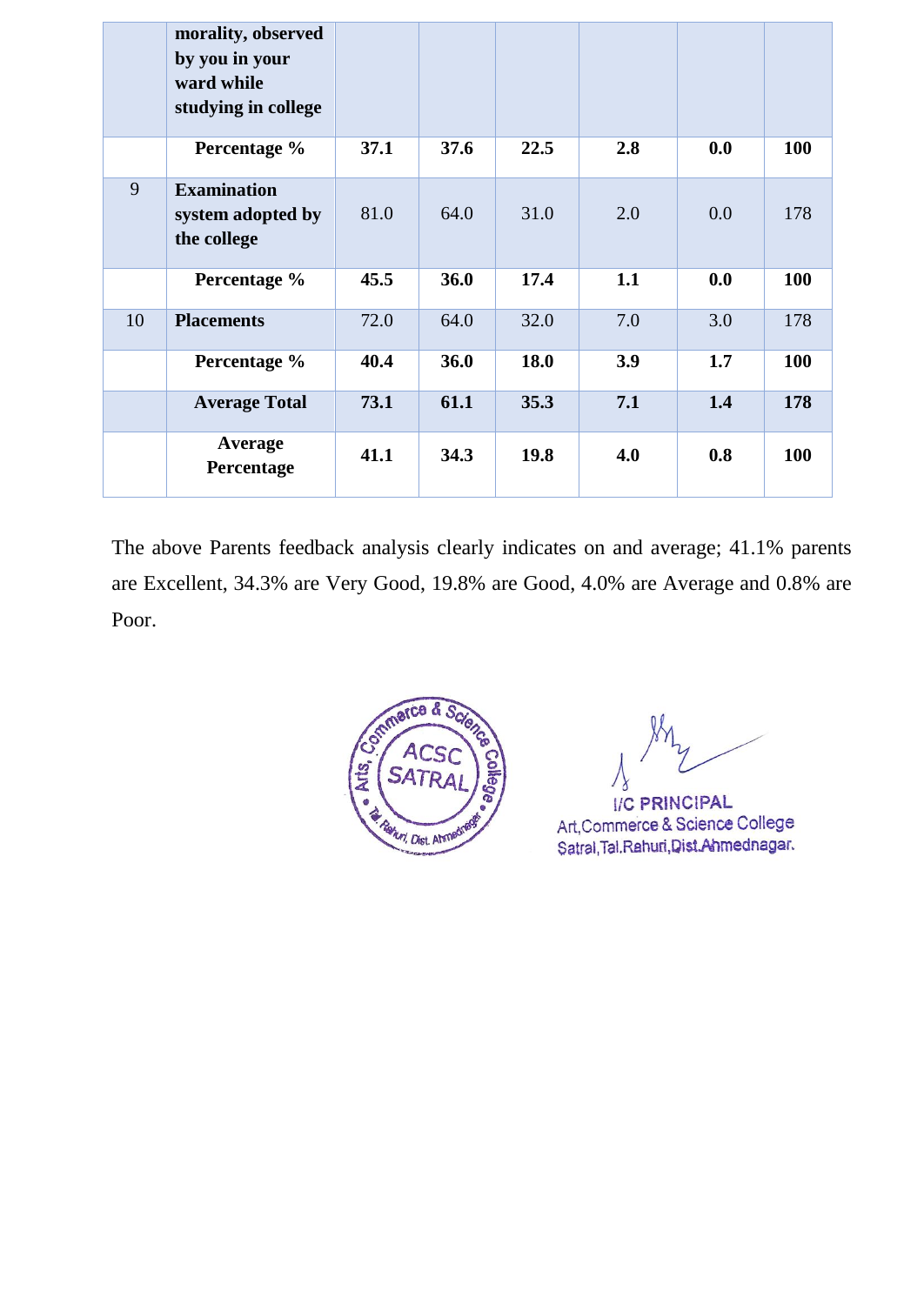#### **Alumni Feedback**

| Sr.No          | <b>Questions</b>                                                                                          | <b>Strongly</b><br><b>Agree</b> | <b>Agree</b> | <b>Neither</b><br><b>Agree</b><br>nor | <b>Disagree</b> | <b>Strongly</b><br><b>Disagree</b> | <b>Total</b> |
|----------------|-----------------------------------------------------------------------------------------------------------|---------------------------------|--------------|---------------------------------------|-----------------|------------------------------------|--------------|
|                |                                                                                                           |                                 |              | <b>Disagree</b>                       |                 |                                    |              |
| $\mathbf{1}$   | Do you feel proud<br>to be associated<br>with ACSCS as an<br>Alumni?                                      | 26.0                            | 17.0         | 1.0                                   | 0.0             | 0.0                                | 44           |
|                | Percentage                                                                                                | 59.1                            | 38.6         | 2.3                                   | 0.0             | 0.0                                | 100          |
| $\overline{2}$ | <b>Institute organizes</b><br>various kind of<br>activities for<br>overall<br>development of<br>students. | 18.0                            | 25.0         | 0.0                                   | 1.0             | 0.0                                | 44           |
|                | Percentage                                                                                                | 40.9                            | 56.8         | 0.0                                   | 2.3             | 0.0                                | 100          |
| $\overline{3}$ | <b>Institute handles</b><br>student's<br>grievance<br>properly.                                           | 21.0                            | 22.0         | 1.0                                   | 0.0             | 0.0                                | 44           |
|                | Percentage                                                                                                | 47.7                            | 50.0         | 2.3                                   | 0.0             | 0.0                                | 100          |
| $\overline{4}$ | <b>Institute is having</b><br>adequate<br>laboratories and<br>equipment for<br>practical<br>experiences.  | 23.0                            | 20.0         | 1.0                                   | 0.0             | 0.0                                | 44           |
|                | Percentage                                                                                                | 52.3                            | 45.5         | 2.3                                   | 0.0             | 0.0                                | 100          |
| 5              | <b>Is education</b><br>imparted at                                                                        | 20.0                            | 22.0         | 1.0                                   | 0.0             | 1.0                                | 44           |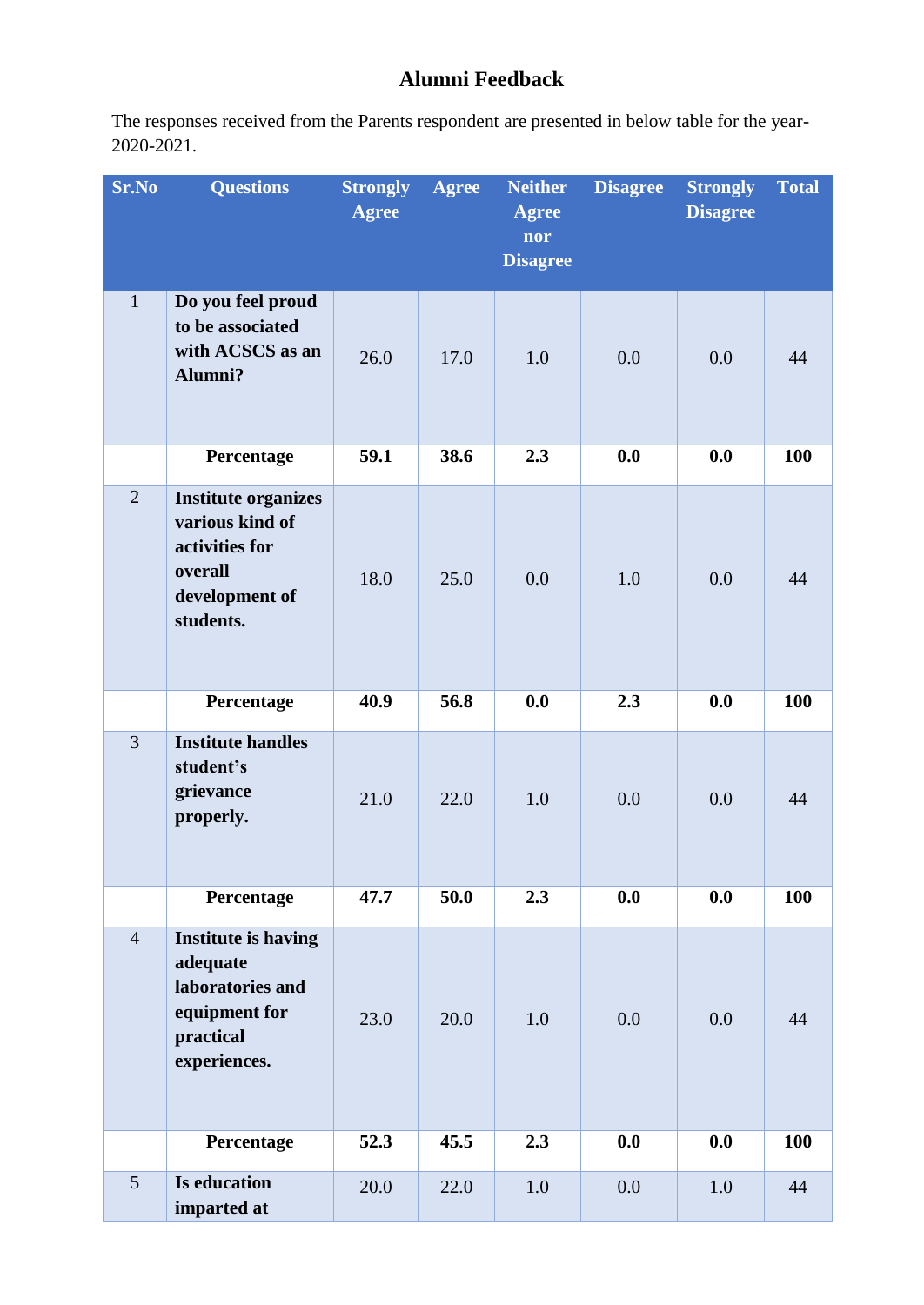|                | <b>ACSCS</b> is useful<br>and relevant in<br>your present job?                                              |      |      |     |     |     |     |
|----------------|-------------------------------------------------------------------------------------------------------------|------|------|-----|-----|-----|-----|
|                | Percentage                                                                                                  | 45.5 | 50.0 | 2.3 | 0.0 | 2.3 | 100 |
| 6              | Have you obtained<br>sufficient technical<br>knowledge (both<br>in theory and<br>practical) at<br>ACSCS?    | 24.0 | 18.0 | 2.0 | 0.0 | 0.0 | 44  |
|                | Percentage                                                                                                  | 54.5 | 40.9 | 4.5 | 0.0 | 0.0 | 100 |
| $\overline{7}$ | <b>Has the ACSCS</b><br>provided On<br><b>Campus and Off</b><br><b>Campus</b><br>placement<br>opportunities | 21.0 | 20.0 | 3.0 | 0.0 | 0.0 | 44  |
|                | Percentage                                                                                                  | 47.7 | 45.5 | 6.8 | 0.0 | 0.0 | 100 |
| 8              | <b>Is Institute</b><br>providing good<br>hospitality as<br>Alumni after<br>passing out?                     | 19.0 | 21.0 | 3.0 | 1.0 | 0.0 | 44  |
|                | Percentage                                                                                                  | 43.2 | 47.7 | 6.8 | 2.3 | 0.0 | 100 |
| 9              | Do you receive<br>regular updates<br>from the Institute<br>through<br>Mails/Calls/SMS<br>etc.?              | 20.0 | 20.0 | 3.0 | 1.0 | 0.0 | 44  |
|                | Percentage                                                                                                  | 21.0 | 20.9 | 1.7 | 0.3 | 0.1 | 44  |
| 10             | Are you willing to<br>contribute in the<br>development of<br>the Institute?                                 | 18.0 | 24.0 | 2.0 | 0.0 | 0.0 | 44  |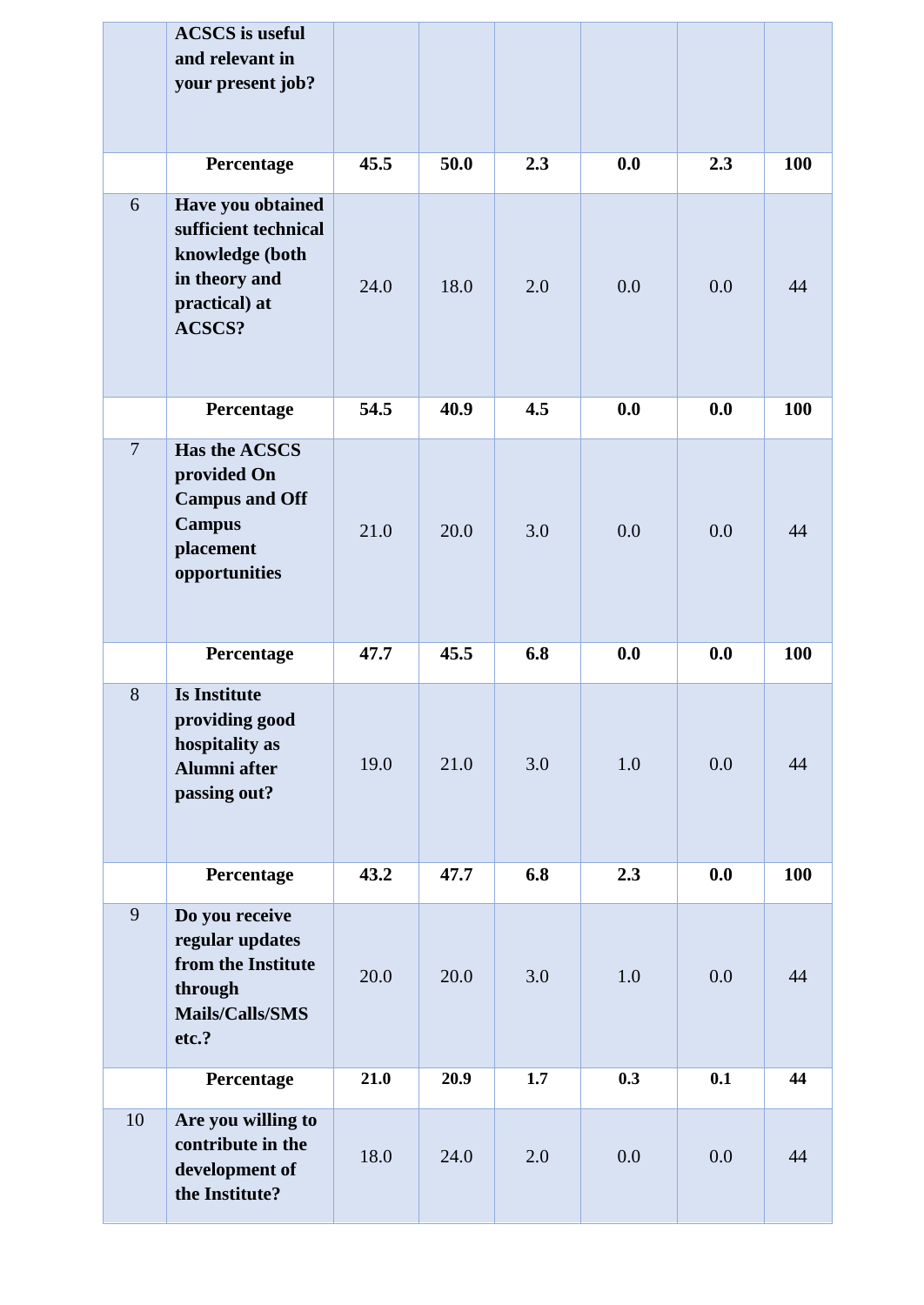| Percentage            | 21.0 | 20.9 | 1.7 | 0.3 | 0.1 | 44  |
|-----------------------|------|------|-----|-----|-----|-----|
| <b>Average Total</b>  | 21.0 | 20.9 | 1.7 | 0.3 | 0.1 | 44  |
| Average<br>Percentage | 47.7 | 47.5 | 3.9 | 0.7 | 0.2 | 100 |

The above Alumni feedback analysis clearly indicates on and average; 47.7% Alumni are Strongly Agree, 47.5% are Agree, 3.9% are Neither Agree nor Disagree, 0.7% are Disagree and 0.2% are Strongly Disagree.



I/C PRINCIPAL Art, Commerce & Science College Satral, Tal. Rahuri, Dist. Ahmednagar.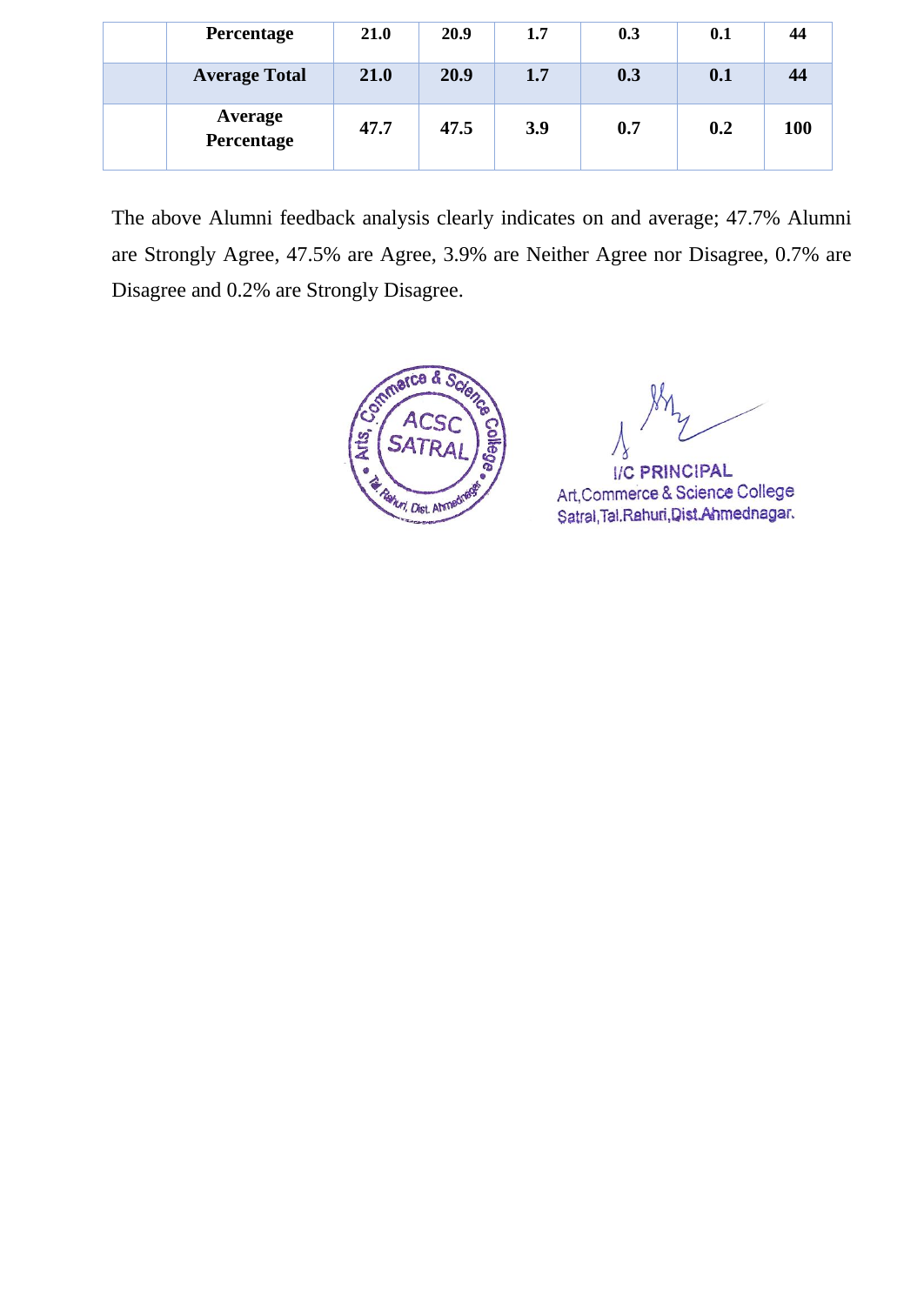## **Employer Feedback**

| <b>Sr.No</b>   | <b>Questions</b>                                                              | <b>Very Happy</b> | <b>Happy</b> | <b>Satisfied</b> | <b>Not</b><br><b>Satisfied</b> | <b>Total</b> |
|----------------|-------------------------------------------------------------------------------|-------------------|--------------|------------------|--------------------------------|--------------|
| $\mathbf{1}$   | <b>Planning and</b><br>organization<br>skills:                                | 4.0               | 0.0          | 2.0              | 0.0                            | 6            |
|                | Percentage                                                                    | 66.7              | 0.0          | 33.3             | 0.0                            | 100          |
| $\overline{2}$ | <b>Communication</b><br>skills and Soft<br><b>Skills:</b>                     | 4.0               | 2.0          | 0.0              | 0.0                            | 6            |
|                | Percentage                                                                    | 66.7              | 33.3         | 0.0              | 0.0                            | 100          |
| $\overline{3}$ | <b>Obedience and</b><br>relationship with<br>seniors:                         | 3.0               | 2.0          | 1.0              | 0.0                            | 6            |
|                | Percentage                                                                    | 50.0              | 33.3         | 16.7             | 0.0                            | 100          |
| $\overline{4}$ | Leadership,<br><b>Team spirit and</b><br><b>Initiative:</b>                   | 5.0               | 1.0          | 0.0              | 0.0                            | 6            |
|                | Percentage                                                                    | 83.3              | 16.7         | 0.0              | 0.0                            | 100          |
| 5              | Relationship<br>with peers /<br>subordinates:                                 | 5.0               | 0.0          | 1.0              | 0.0                            | 6            |
|                | Percentage                                                                    | 83.3              | 0.0          | 16.7             | 0.0                            | <b>100</b>   |
| 6              | <b>Willingness to</b><br>learn new<br>techniques,<br>adopt new ideas<br>etc.: | 4.0               | 1.0          | 1.0              | 0.0                            | 6            |
|                | Percentage                                                                    | 66.7              | 16.7         | 16.7             | 0.0                            | 100          |
| $\overline{7}$ | Ability to use<br>workplace<br>equipment:                                     | 3.0               | 3.0          | 0.0              | 0.0                            | 6            |
|                | Percentage                                                                    | 50.0              | 50.0         | 0.0              | 0.0                            | <b>100</b>   |
| $\overline{8}$ | Ability to solve<br>workplace                                                 | 3.0               | 2.0          | 0.0              | $1.0\,$                        | 6            |